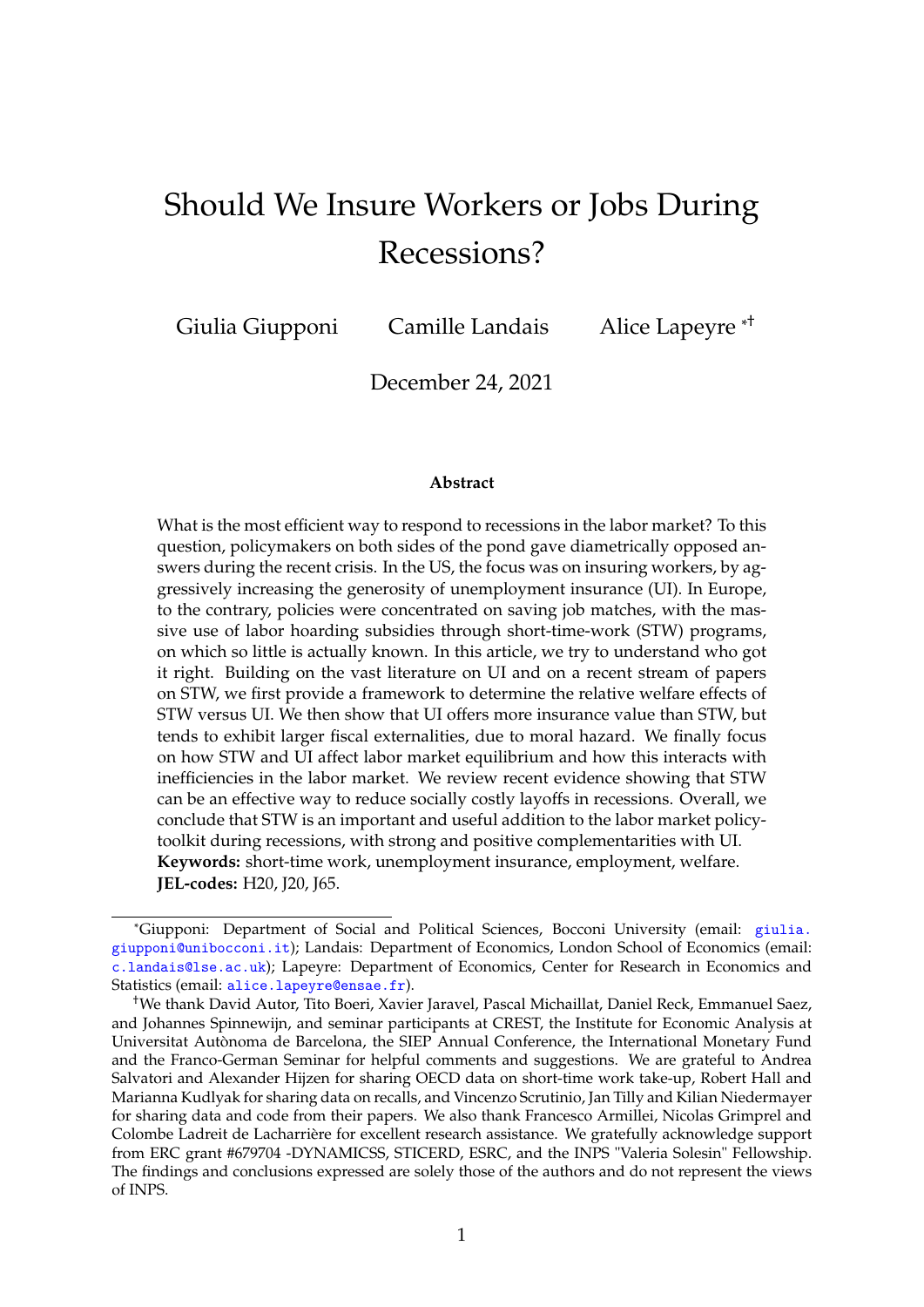## **Introduction**

In the wake of the COVID crisis, labor market policy responses have been immediate, absolutely unprecedented in scope, but also diametrically opposed in nature on both sides of the pond. The United States responded to the sudden labor market freeze and historical surge in layoffs by aggressively extending unemployment insurance (UI) generosity. The Coronavirus Aid, Relief, and Economic Security (CARES) Act granted (i) additional payments to everyone who qualified for unemployment benefits, (ii) an extension to individuals who would have otherwise exhausted their benefits, and (iii) eligibility to self-employed and gig-workers.<sup>[1](#page-1-0)</sup> European countries, to the contrary, did not do much to adjust their UI policies. But they swiftly responded to the crisis by generously subsidizing hours reductions and temporary layoffs through short-time-work (STW) or related schemes. Under STW schemes, firms can temporarily reduce their labor demand on the intensive margin and decrease the number of hours worked by their employees without severing the employment relationship. The state takes over by subsidizing these reductions in hours and complementing the employees' wage.<sup>[2](#page-1-1)</sup> In April 2020, at the onset of the crisis, the European Union announced that it would provide financial assistance for up to  $\in$ 100 billion to EU countries to help mitigate the consequences of the pandemic on the labor market by developing or extending STW schemes.<sup>[3](#page-1-2)</sup> The United Kingdom also created its own furlough scheme - the Coronavirus Job Retention Scheme - in March 2020. To put it simply, the focus of the labor market policy response in the US was clearly on insuring workers against the cost of job losses. In Europe, the emphasis was on preserving the relationship between workers and firms, on insuring job matches, rather than workers.

Panel A of Figure [1](#page-19-0) gives a visual representation of these polar strategies, and an idea of the magnitude of the respective policy responses. In the US, the fraction of the working age population on UI benefits surged from about 2 to 12% in April 2020, and, although it declined very quickly after that, at the end of 2020 it was still higher than at the peak of the Great Recession. In Europe, defined here as a weighted sum of Germany, France, Italy and the UK, the increase in UI recipients was very limited, but STW take-up immediately skyrocketed, with more than 16% of the working age

<span id="page-1-0"></span><sup>&</sup>lt;sup>1</sup>Under the Federal Pandemic Unemployment Compensation (FPUC), unemployment benefits were increased by \$600 a week from March to July 2020. The CARES Act was complemented by two additional stimulus packages in 2021 – the Consolidated Appropriations Act (January) and the American Rescue Plan (March) – both of which extended the UI measures put in place by the CARES Act.

<span id="page-1-1"></span><sup>&</sup>lt;sup>2</sup>Online Appendix A provides a description of the main institutional characteristics of STW programs and how they have been used during the COVID crisis.

<span id="page-1-2"></span><sup>&</sup>lt;sup>3</sup>For more details on the Support to mitigate Unemployment Risks in an Emergency (SURE) programme see [https://ec.europa.eu/info/business-economy-euro/](https://ec.europa.eu/info/business-economy-euro/economic-and-fiscal-policy-coordination/financial-assistance-eu/funding-mechanisms-and-facilities/sure_fr) [economic-and-fiscal-policy-coordination/financial-assistance-eu/](https://ec.europa.eu/info/business-economy-euro/economic-and-fiscal-policy-coordination/financial-assistance-eu/funding-mechanisms-and-facilities/sure_fr) [funding-mechanisms-and-facilities/sure\\_fr](https://ec.europa.eu/info/business-economy-euro/economic-and-fiscal-policy-coordination/financial-assistance-eu/funding-mechanisms-and-facilities/sure_fr)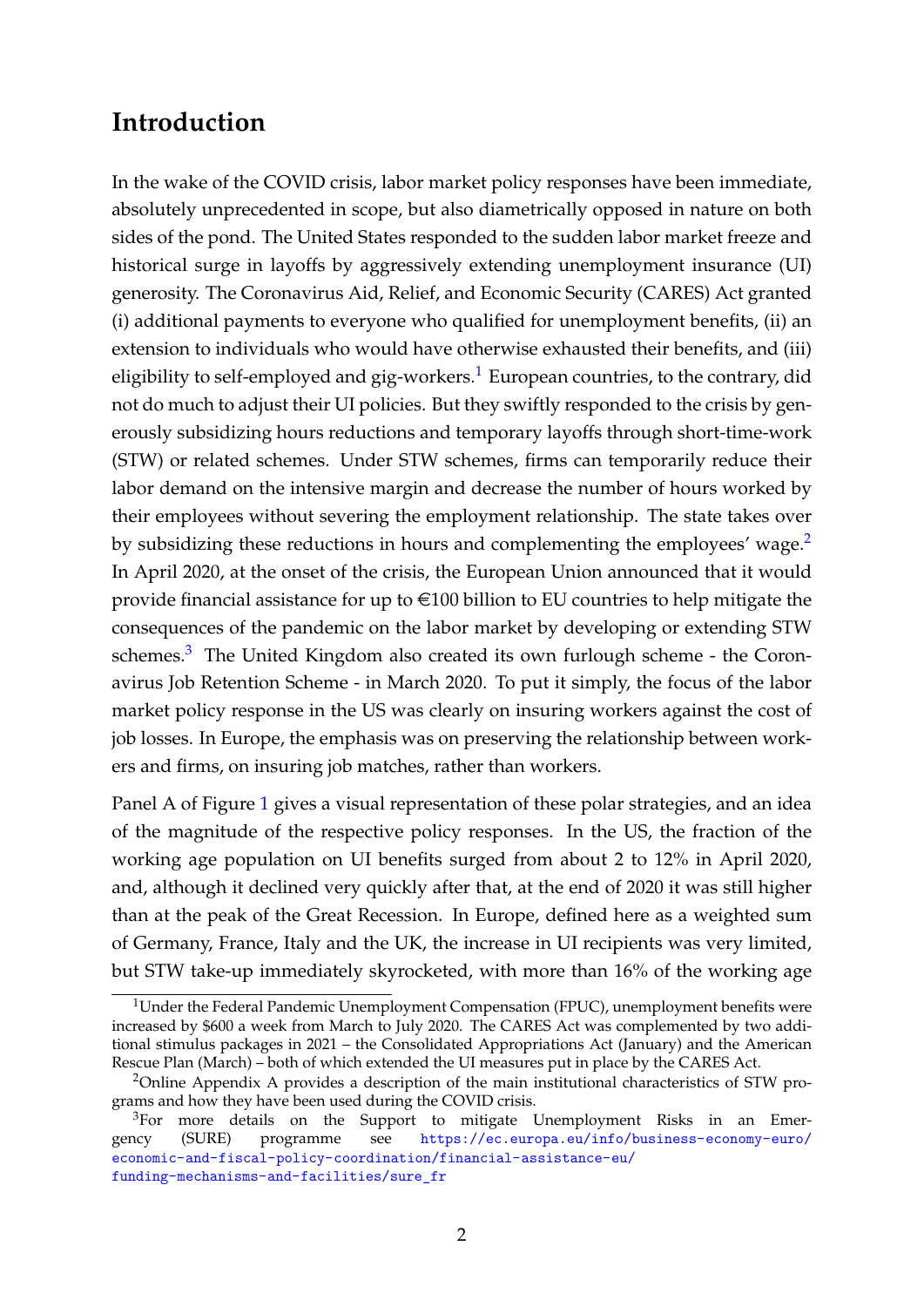population enrolled in such schemes in April 2020. There was a second spike in STW take-up at the end of 2020, although of smaller magnitude. There was no such increase in STW take-up in the US, although more than 26 US states have operational worksharing schemes similar to STW. The consequences of these opposite labor market strategies on non-employment rates are laid bare in Panel B. While the US experienced a spike in non-employment employment rates, it did not bulge in Europe despite the severity of the shock. Interestingly, the much larger cyclicality of the US labor market relative to that of European countries was already visible in past recessions, during which Europe already experimented, although to a much lower degree, with STW usage.

Did the US get it right by focusing its labor market policy response to the COVID crisis on insuring workers through UI? Or should they have used more STW, and focused more on preserving jobs, like in Europe? And what are the potential consequences of these polar policy choices for the dynamics of the labor market during the recovery? Will aggressive UI extensions lead to jobless recoveries? Or should we worry more about slower reallocation in Europe because of massive STW take-up?

Providing answers to these questions is complicated by the remarkably small attention devoted to STW, relative to the sprawling literature on UI. An issue this piece intends to remedy.

## <span id="page-2-0"></span>**1 UI or STW? A Simple Framework**

To make progress, the first necessary ingredient is a simple and general framework, to clarify the relative welfare gains and costs of increasing the generosity of UI versus STW during recessions. A good starting point is the variational approach abundantly used in the public finance literature: it teaches us that the optimal generosity of a social insurance transfer balances the insurance value of the transfer against its induced fiscal externality [\(Baily](#page-16-0) [\[1978\]](#page-16-0), [Chetty](#page-16-1) [\[2008\]](#page-16-1)). The insurance (or redistributive) value stems from the fact that, with decreasing marginal utility, it is socially desirable to transfer money to individuals who have been hit by labor market shocks, and have lower income and consumption as a result. But transferring a dollar to these individuals will cost more than one dollar, as moral hazard may induce them to adjust their behavior in a way that is costly to the government: this is the fiscal externality.

Following the same logic, let us imagine, in the midst of recession, to increase the generosity of social insurance by one dollar. Should this dollar be put into more generous UI or into more generous STW? The answer will lie in the comparison of the *relative insurance value* of an extra dollar of UI versus an extra dollar of STW, with the *relative*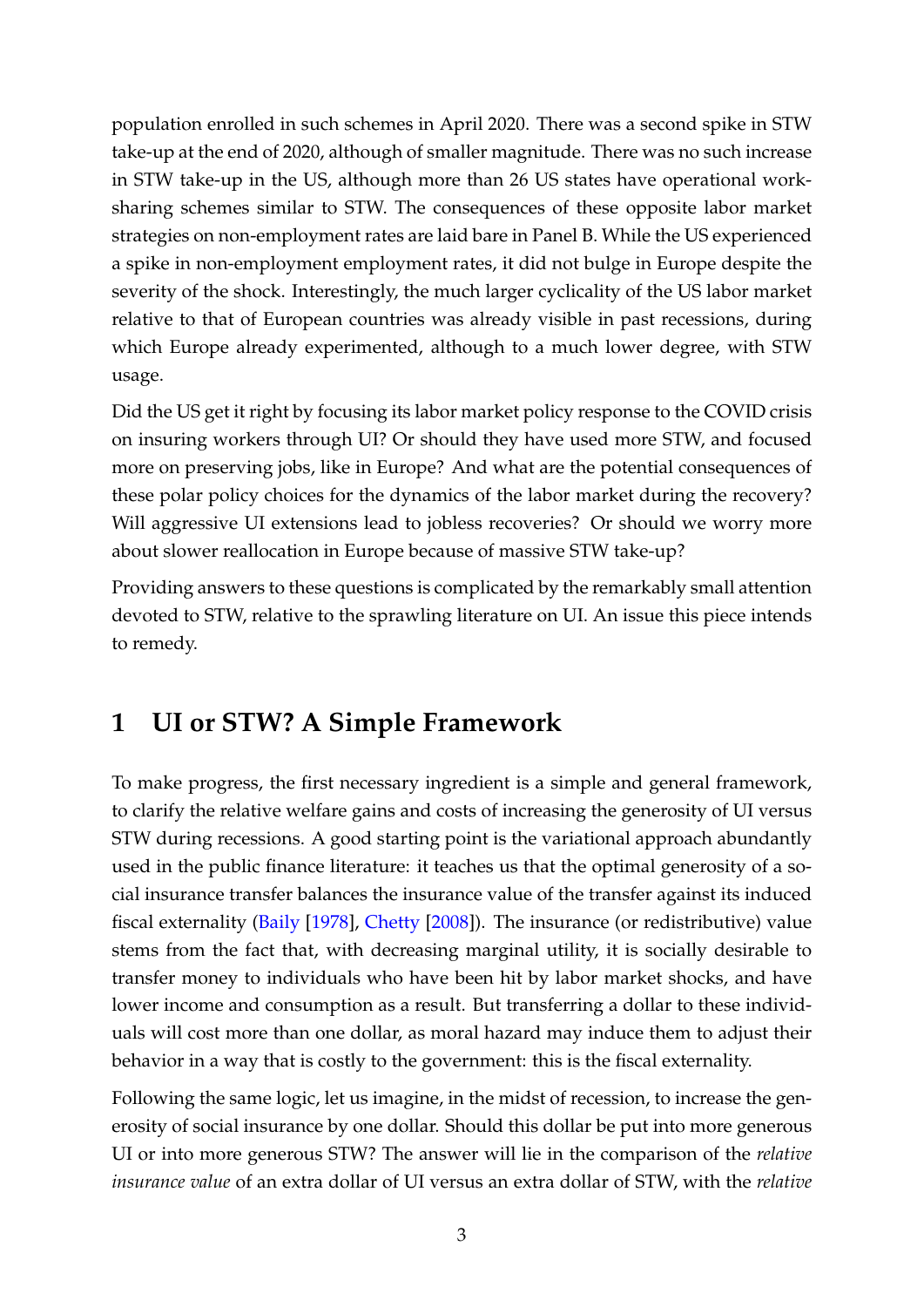#### *fiscal externality* of a marginal increase in UI versus STW generosity.<sup>[4](#page-3-0)</sup>

This standard public finance trade-off (also known as Baily-Chetty trade-off) is nevertheless missing a key piece of the puzzle. Its focus is on partial equilibrium, and does not account for firms' behaviors, nor for sources of inefficiencies other than moral hazard. In practice though, social insurance like UI or STW affects both workers' and firms' behaviors, and therefore has an impact on equilibrium in the labor market. These equilibrium effects in turn interact with the many potential sources of frictions that characterize labor markets, such as information asymmetries, market power, wage rigidities, inefficient bargaining, etc. When determining the optimal generosity of social insurance programs, it is therefore necessary to account for interactions between pre-existing distortions and equilibrium adjustments (as done in e.g. [Landais](#page-17-0) [et al.](#page-17-0) [\[2018b\]](#page-17-0)). More precisely, we need to know (i) the sign and magnitude of preexisting welfare distortions in the current equilibrium, and (ii) how social insurance affects the equilibrium. Among the important labor market inefficiencies that social insurance may interact with during recessions, three deserve particular attention.

- 1. Inefficient separations: in the face of productivity shocks, firms and workers may fail to optimally preserve productive job matches, creating an excess sensitivity of separations to labor market fluctuations (e.g. [Hall and Lazear](#page-16-2) [\[1984\]](#page-16-2), [Jäger](#page-17-1) [et al.](#page-17-1) [\[2019\]](#page-17-1)). Social insurance may amplify this excess sensitivity by subsidizing separations (UI) or, to the contrary, hamper it by subsidizing labor hoarding (STW).
- 2. Search inefficiencies: recessions are generally times of slack in the labor market, meaning that there are too few job openings relative to the large number of individuals searching for a job (e.g. [Michaillat](#page-18-0) [\[2012\]](#page-18-0)). By alleviating counterproductive rat-races for jobs, incentivizing workers to search less may therefore be welfare enhancing.
- 3. Inefficient reallocation: there is significant reallocation of workers during recessions, as less productive firms downsize or disappear, and workers move towards more productive job matches. By reducing incentives to search for more productive job matches, or by keeping alive less productive matches, UI and STW may delay the efficient reallocation of workers in the labor market.

To determine how much we want to insure workers versus jobs during recessions, we therefore need to account for the relative impact of UI and STW on these three critical

<span id="page-3-0"></span><sup>&</sup>lt;sup>4</sup>This approach allows to compare the welfare impact of two policies, bypassing the thorny issue of expressing the MVPF in monetary terms for each policy separately. For an application of this logic to the optimal profile of UI benefits, see for instance [Kolsrud et al.](#page-17-2) [\[2018\]](#page-17-2).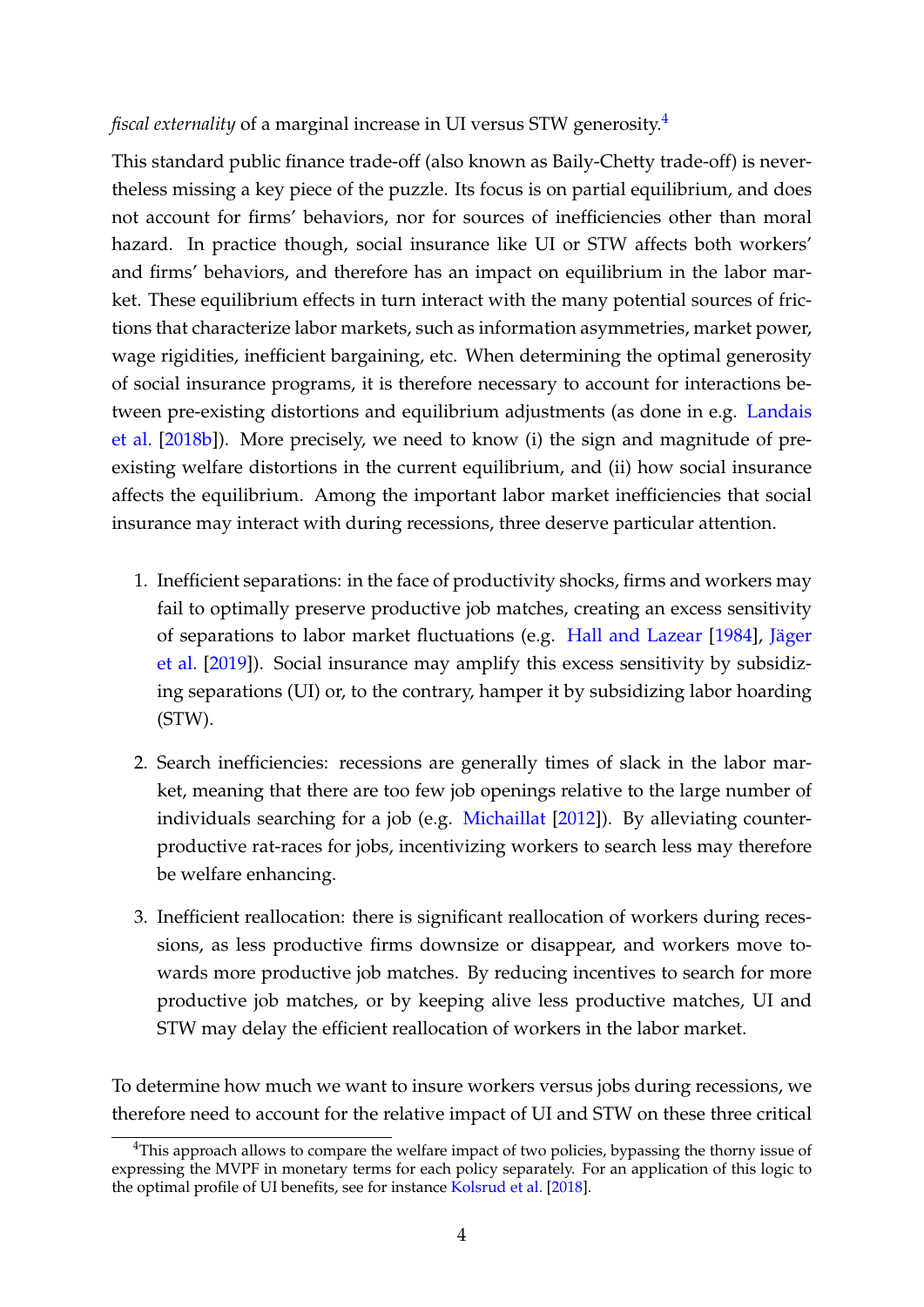labor market inefficiencies. To sum up, the optimal STW/UI mix is such that, at the margin:

```
Relative Value of UI vs STW Transfer = Relative Fiscal Externality (1)+ Relative Correction of LM Externalities
```
With this simple framework at hand, let us now explore what we know empirically about the various terms of that trade-off. $5$  Table [1](#page-24-0) summarizes the available empirical evidence on those key terms.

### **2 The Insurance Value of UI & STW**

The value of insurance against labor market shocks depends on how workers value insurance (i.e. their risk aversion) as well on whether they have access to alternative means of consumption smoothing (self-insurance). In general, the literature has devoted much less empirical attention to identifying the value of social insurance programs compared to measuring their moral hazard cost. Of course, as both UI and STW are mandated, the absence of insurance choice poses important challenges: one cannot simply elicit the value of insurance against job loss or labor market fluctuations through a direct revealed-preference approach. To get around these difficulties, the literature has mostly focused on measuring consumption dynamics around labor market shocks like job loss (e.g. [Gruber](#page-16-3) [\[1997\]](#page-16-3)), and usually finds significant but small consumption responses, that translate into a moderate value of insurance. Recent research using alternative revealed-preference methods (e.g. [Hendren](#page-17-3) [\[2017\]](#page-17-3), [Landais](#page-17-4) [and Spinnewijn](#page-17-4) [\[forthcoming\]](#page-17-4)) instead suggests that the value of insurance against unemployment shocks is much larger than previously thought, and is also strongly heterogeneous across individuals.

Unfortunately, we know very little about the insurance value of STW specifically and how it compares to UI. But two elements indicate that the value of UI may be somewhat larger than the value of STW.

First, recipients of STW and recipients of UI are quite distinct populations. Online Appendix Table B1, which uses data from the HOPP survey in Germany, a country where both generous UI and STW are available, shows unambiguously that during

<span id="page-4-0"></span><sup>&</sup>lt;sup>5</sup>An important feature of the variational approach is to allow the welfare evaluation of marginal reforms around the current policies. This implies that all statistics in the trade-off are endogenous to both UI and STW: for instance the fiscal externality of STW depends on the generosity of UI. We come back to this important issue in the following sections.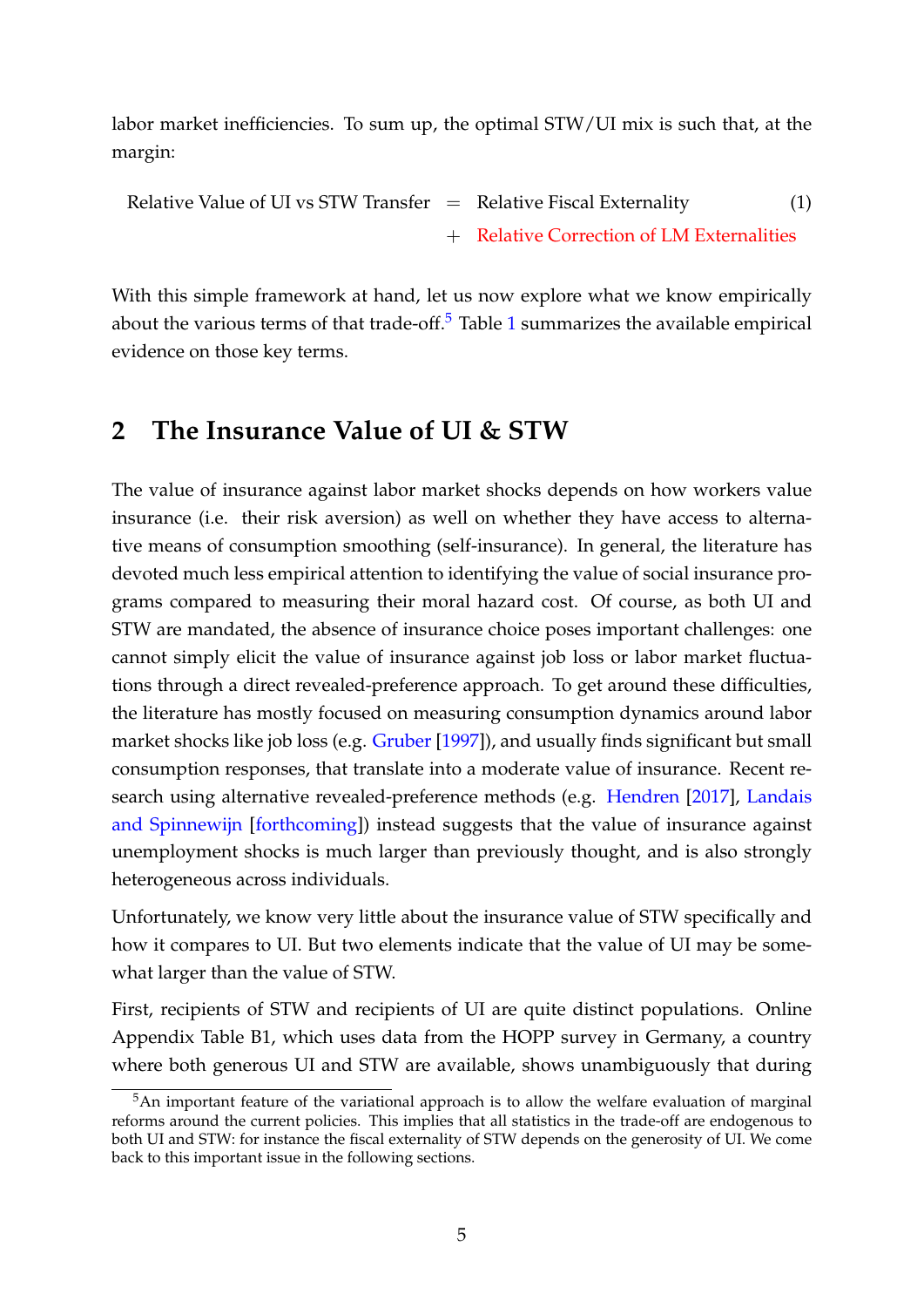the COVID crisis, STW tended to protect mostly insiders, individuals with higher incomes, and better self-insurance options. UI, to the contrary, was mostly protecting outsiders of the labor market, like younger individuals at the beginning of their career, individuals with lower education and with fewer means to smooth household consumption (such as the presence of a working partner).[6](#page-5-0)

Second, the value of insurance is a direct function not only of the availability of selfinsurance options, but also of the size of the consumption (or income) shock experienced upon transitioning to the program. As shown in Figure [2,](#page-20-0) STW clearly insures smaller shocks. The figure builds on administrative data from Germany [\(Tilly](#page-18-1) [and Niedermayer](#page-18-1) [\[2016\]](#page-18-1)) and Italy during the Great Recession [\(Giupponi and Landais](#page-16-4) [\[2020\]](#page-16-4)), and compares, using an event study design, the evolution of total earnings plus transfers around the onset of an unemployment spell and a STW spell. In both panels, we see that the drop in earnings and transfers is much more severe and persistent for the unemployed than for workers on STW. But we also see an interesting difference between the two panels. In Germany, the earnings of workers who experienced a STW spell had fully recovered after three years. In Italy, to the contrary, they were still 30% lower than the year before entering STW, and they were converging to the level of earnings of workers having experienced an unemployment shock instead. The main explanation for this discrepancy is that the Italian recession was much more protracted, and the shock to firms was therefore much more persistent. This, in turn, reminds us that STW tends to insure against temporary shocks, but is less effective at insuring against permanent shocks: if the shock persists, a firm will not hold onto its workers and will eventually lay them off.

### **3 The Relative Moral Hazard Costs of UI & STW**

When social insurance programs like UI or STW are made more generous, it will usually affect both the probability that workers claim these benefits, and how much they claim conditional on being in these programs. If these behavioral responses induce a fiscal externality, this is because of the existence of asymmetric information, that prevents the government from observing all actions of workers and firms, and from designing insurance contracts that are fully conditional on those actions. Hence, it is hard to monitor the search effort of unemployed individuals for instance, or the hours worked by individuals on STW. This in turn gives rise to moral hazard.

The literature on the moral hazard costs of UI is plethoric [\(Schmieder et al.](#page-18-2) [\[2016\]](#page-18-2)). Its

<span id="page-5-0"></span><sup>&</sup>lt;sup>6</sup>As noted by [Cahuc and Carcillo](#page-16-5) [\[2011\]](#page-16-5), because STW tends to protect insiders, it is perhaps not suprising that it tends to be more prevalent in countries with strong labor/employment protection regulations.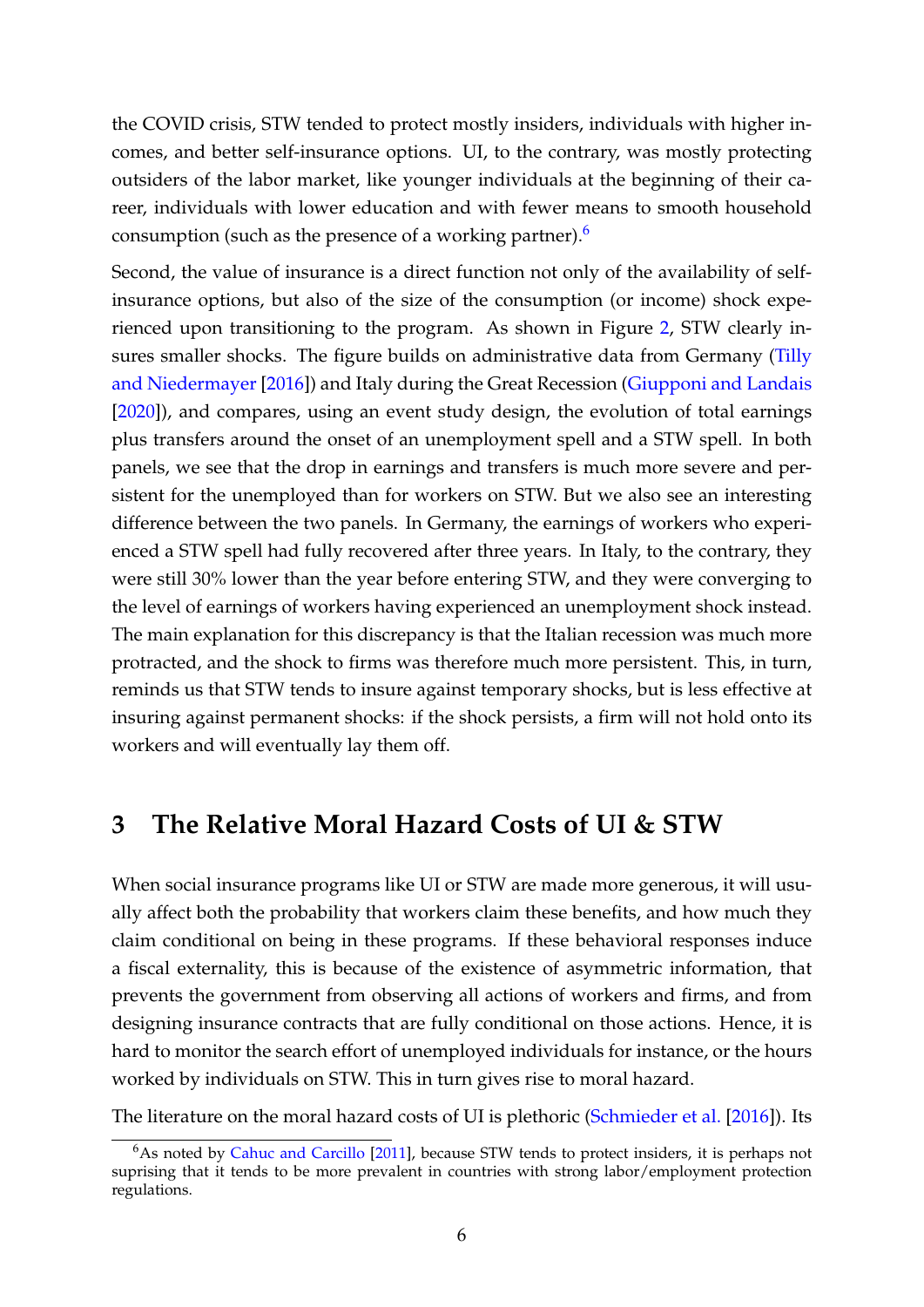main conclusion is that the duration of unemployment spells is strongly responsive to the generosity of UI. A smaller literature also investigates the impact of UI generosity on the probability of entering UI, and finds moderate responses.<sup>[7](#page-6-0)</sup> But overall, the consensus is that the fiscal externality of increasing the generosity of UI is relatively large: the cost to the government of an additional dollar of UI ranges from 1.5 to 2.5 dollars.

The evidence on the moral hazard costs of STW is much more limited. A priori, two elements suggest that these costs might be significant. First, while access to STW is generally made conditional on firms experiencing economic or financial distress, the definition of distress is not always very precise and can prove hard to enforce, leaving some room for manipulation. Second, STW subsidizes hours *reductions*, which requires an effective monitoring of hours worked by employees, a notoriously difficult task for administrations. As a result, the massive extension, during the COVID crisis, of STW access to small businesses, where the difficulty of monitoring hours can be even more acute, has generated fears of a surge in moral hazard.

The existing evidence on the moral hazard costs of STW comes almost exclusively from the Great Recession, but suggests, interestingly, that these costs are smaller than anticipated. In the context of Italy for instance, [Giupponi and Landais](#page-16-4) [\[2020\]](#page-16-4) identify behavioral responses to STW using variation in eligibility rules across firms, and find that for every  $\in$ 1 transferred to a worker on STW during the Great Recession, the total cost to the government implied by behavioral responses was around  $\in$ 1.07. This means that, for the marginal euro spent on STW to be efficient, society should have been willing to pay a mark-up of about 7%. [Siegenthaler and Kopp](#page-18-3) [\[forthcoming\]](#page-18-3), comparing firms who were successful to firms who were unsuccessful in their STW application during the Great Recession in Switzerland, even find a negative mark-up: in other words, STW paid for itself. What can explain these small (or even negative) fiscal externalities of STW, in contrast with the relatively large moral hazard cost of UI? First, it seems that, at least during the Great Recession, there was not much manipulation in the reporting of hours worked. $8$  Second, it appears that the probability of an individual worker being put on STW does not respond significantly to the generosity of her STW subsidies. Online Appendix Figure B1 illustrates this point using a large discontinuity in the STW subsidy amount available to workers in Italy at a particular wage threshold. Panel A shows, using Italian administrative data, that the

<span id="page-6-0"></span> $7$ There is indeed less scope for moral hazard along the extensive margin of unemployment, as layoffs are well-defined and well-monitored events, and quits have strongly restricted access to UI in many countries.

<span id="page-6-1"></span> ${}^{8}$ Using data on firm's balance sheet, [Giupponi and Landais](#page-16-4) [\[2020\]](#page-16-4) show that in firms taking up STW, value-added per worker fell significantly, and by about the same magnitude as hours per worker. This indicates that reduction in hours upon STW take-up is in large part a real response rather than a reporting response.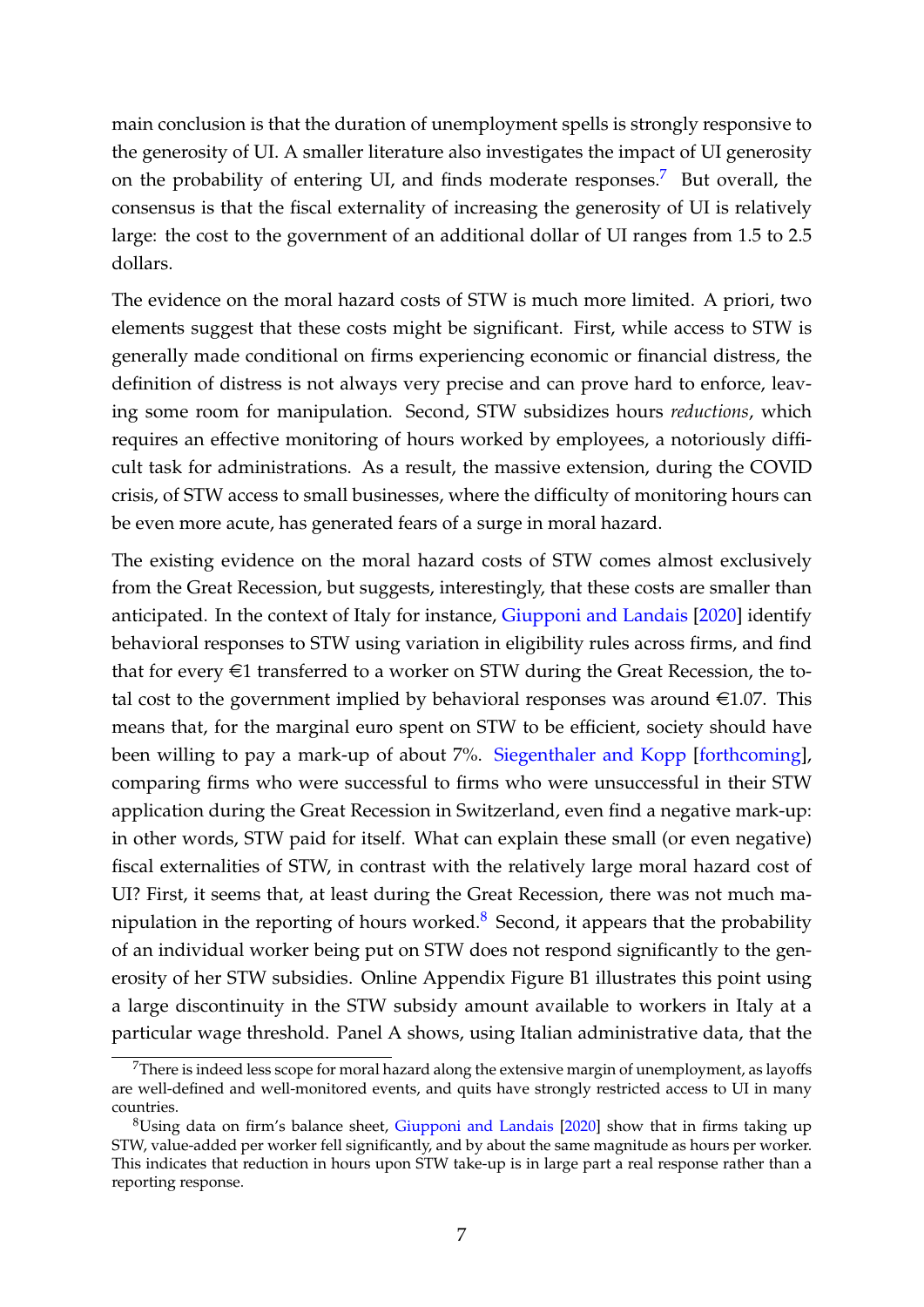average STW subsidy increases by 12% at the wage threshold. Yet, there is no sign of discontinuity in the probability that a worker is put on STW at the threshold, nor in the intensity of STW usage conditional on take-up. Rigidities or frictions to individual level bargaining within the firm may explain why STW take-up does not respond much to variation in the generosity of the subsidy at the individual level. These rigidities in turn can also rationalize why firms' behavior is generally much more responsive to variation in the firm's rather than the worker's side of the job surplus [\(Jäger et al.](#page-17-1) [\[2019\]](#page-17-1)). Evidence shows indeed that firms are responsive to how UI/STW is financed. There is for instance evidence that layoffs decrease when the level of experience-rating of the UI system increases. Time-series evidence also suggests that the take-up of STW by firms declines significantly with the tightening of STW's experience rating.

The last, but probably main reason why the fiscal cost of STW appears limited is that the fiscal externality of STW is of course endogenous to the generosity of UI. If more generous STW prevents layoffs, these positive employment effects mechanically reduce the fiscal cost to the UI system, as fewer workers end up collecting UI. In turn, the more generous the UI system relative to STW, the larger will such savings be for the government. This leads us to the central question: does STW effectively save jobs? And if so, what are the welfare consequences?

# **4 How Do UI & STW Affect Inefficiencies in the Labor Market?**

#### **4.1 Inefficient Layoffs**

STW intends to preserve matches by subsidizing jobs rather than job seekers. It is therefore critical to establish to what extent STW effectively saves jobs. But if it does, the welfare impact will of course depend on whether separations are *inefficiently* high in recessions to begin with. So let us first review the evidence on the employment effects of STW, before delving into the reasons why layoffs may be inefficient, and determining whether subsidizing labor hoarding may be socially desirable.

**The Employment Effects of STW** To determine whether STW effectively saves jobs, a natural place to start is to leverage the large variation in STW usage during the COVID crisis across countries. Figure [3](#page-21-0) provides such a macro perspective, and shows the presence of a very robust negative correlation between the fraction of the working age population that took up STW and the evolution of the non-employment rate during the crisis. One additional worker enrolling in STW is correlated with .27 fewer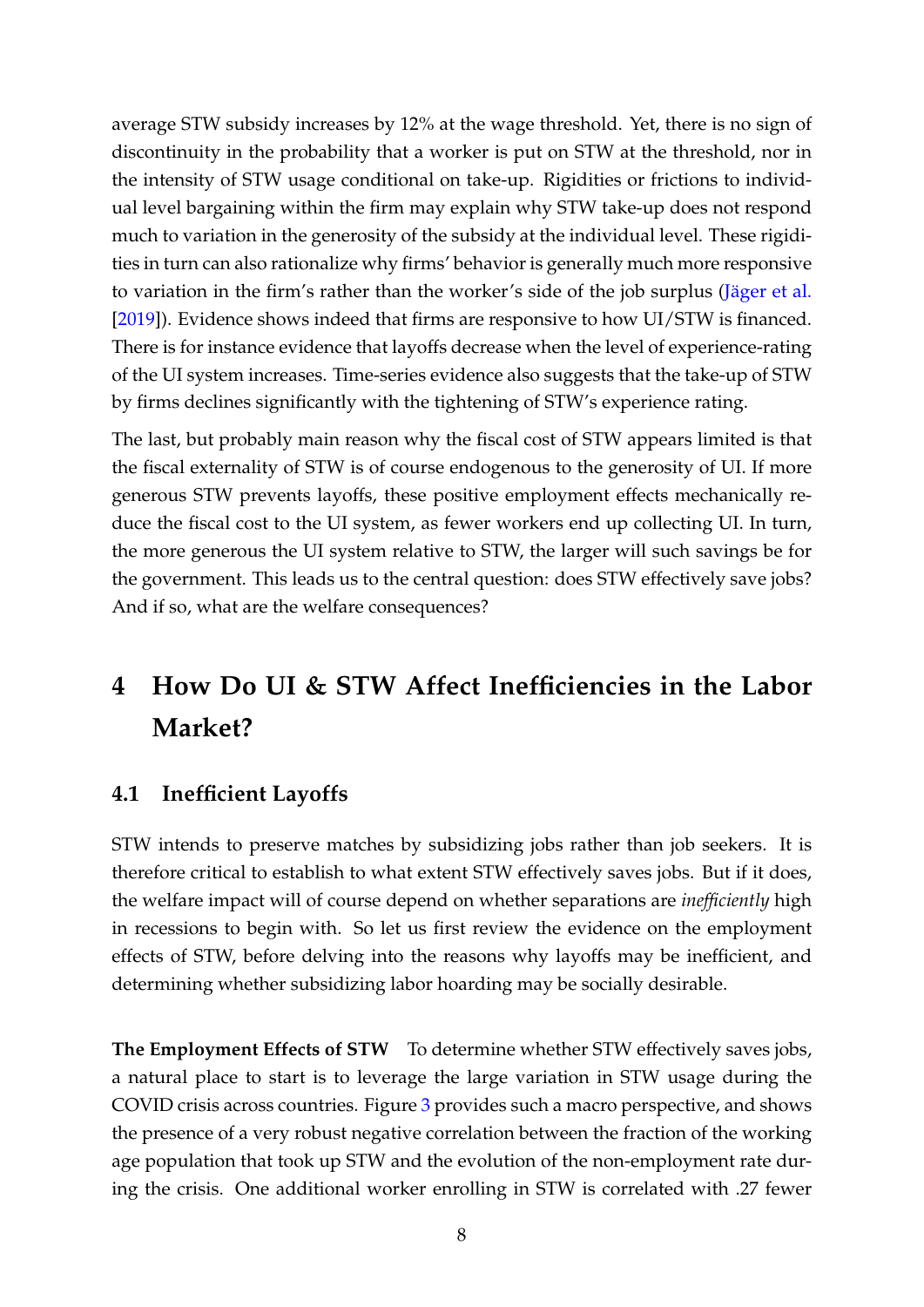workers being non-employed. This strong correlation between employment and STW usage echoes time-series and cross-country evidence from previous recessions (e.g. [Van Audenrode](#page-18-4) [\[1994\]](#page-18-4), [Abraham and Houseman](#page-16-6) [\[1993\]](#page-16-6), [Boeri and Bruecker](#page-16-7) [\[2011\]](#page-16-7), [Hijzen and Venn](#page-17-5) [\[2011\]](#page-17-5), [Cahuc and Carcillo](#page-16-5) [\[2011\]](#page-16-5)).

Yet going beyond such correlations is complicated, and direct causal evidence on the employment effects of STW is scant. The issue lies in the lack of credibly exogenous sources of variation in STW treatment across firms – an issue that will become even more acute for the current recession, as most countries have purposefully extended STW access to every single firm. This severely complicates identification, with no obvious method to control for the selection of firms into STW.

However, three recent papers focusing on the Great Recession address these selection problems and provide credible evidence of a positive, strong and causal relationship between STW and employment. [Siegenthaler and Kopp](#page-18-3) [\[forthcoming\]](#page-18-3) compare Swiss firms whose STW application was granted to similar firms whose application was rejected. The unsuccessful establishments provide a valid counterfactual for the successful ones because cantonal approval practices are partly idiosyncratic. They find that STW prevented a large number of dismissals, and significantly reduced the incidence of long term unemployment. [Cahuc et al.](#page-16-8) [\[2021\]](#page-16-8) instrument STW take-up among French firms using the proximity to other firms that used STW before the recession. As an alternative instrument, they use response-time variation in the administrative treatment of STW applications across French departments. They find large and significant employment effects of STW treatment. Finally, [Giupponi and Landais](#page-16-4) [\[2020\]](#page-16-4) exploit plausibly exogenous variation in STW eligibility rules across Italian firms based on the interaction between industry and firm size. Their approach and main results are presented in Figure [4.](#page-22-0) Panel A starts by showing, around the time of the Great Recession, the evolution of the difference in STW take-up between eligible firms and similar counterfactual firms without access to STW. The figure confirms that after the onset of the crisis, the take-up of STW among eligible firms quickly surged. Panel A further reports the evolution of hours and total employment in eligible firms relative to counterfactual non-eligible firms. It demonstrates that STW had large and significant effects on firms' employment at both the intensive and extensive margin. Compared to counterfactual firms, firms treated by STW experienced a 40% reduction in hours worked per employee, which was met by an increase of similar magnitude in the number of headcount employees. Consistent with the findings of [Siegenthaler and Kopp](#page-18-3) [\[forthcoming\]](#page-18-3), further results show that the employment effects are mostly driven by a reduction in dismissals among firms that would otherwise experience mass layoffs. Interestingly, [Giupponi and Landais](#page-16-4) [\[2020\]](#page-16-4) also find no effect of STW on the wages of incumbents, nor on the wages of new hires.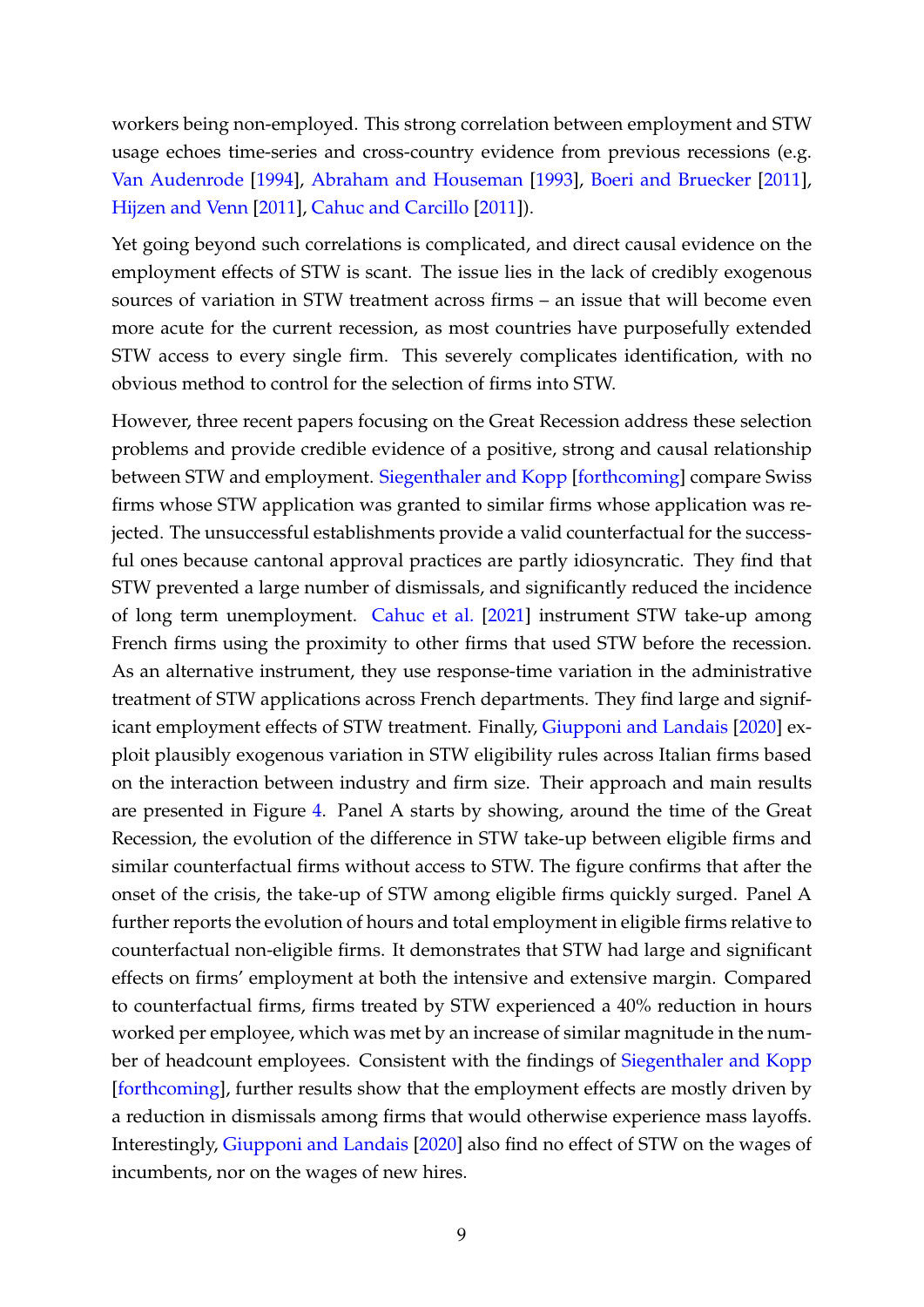**The Welfare Value of Labor Hoarding Subsidies** Overall, recent evidence confirms that STW does preserve jobs. But why is that valuable? Why are employment adjustments at the intensive margin (hours reduction) versus extensive margin (layoffs) not equivalent in terms of welfare?

Preserving job matches is valuable for at least three obvious reasons. First, frictions in the labor market, as well as hiring and training costs make it costly for firms to replace workers and for workers to change jobs. Second, workers may accumulate human capital that is specific to their job, and separations risk destroying this valuable source of idiosyncratic productivity. Finally, unemployment often entails long-run scarring effects for workers (e.g. [Sullivan and von Wachter](#page-18-5) [\[2009\]](#page-18-5)). As a consequence, we should observe significant *labor hoarding*: firms and workers should be willing to preserve matches when hit by negative shocks.

But frictions may prevent socially efficient hoarding in practice leading to too many separations. Among these frictions, liquidity constraints are probably the most obvious and prevalent ones: a firm may lack the funds necessary to pay wages and retain its workers in the face of a temporary shock. [Giroud and Mueller](#page-16-9) [\[2017\]](#page-16-9) for instance document that during the Great Recession, firms facing higher liquidity constraints, as proxied by pre-crisis levels of leverage, were, all else equal, more likely to reduce employment in response to a consumer demand shock. Of course, employers could negotiate temporary wage or hours adjustments with their employees to deal with such liquidity constraints. But bargaining costs and commitment issues may often make such renegotiation impractical. Wage and hours rigidities may therefore interact with liquidity constraints to amplify the employment response to negative shocks [\(Schoefer](#page-18-6) [\[2016\]](#page-18-6), [Jäger et al.](#page-17-1) [\[2019\]](#page-17-1)). Finally, note that generous and imperfectly experience-rated UI may also already distort workers' and firms' choices in favor of (socially inefficient) dismissals.<sup>[9](#page-9-0)</sup>

If separations are indeed inefficiently high during recessions because of liquidity constraints and other bargaining frictions, subsidizing labor hoarding can be efficient. Ev-idence from [Giupponi and Landais](#page-16-4) [\[2020\]](#page-16-4), reproduced in Panel B of Figure [4,](#page-22-0) strongly supports this idea. It shows that liquidity constrained firms, identified using various indicators from balance-sheet data, were much more likely to take up STW. Moreover the treatment effects of STW were much more positive for these firms. The number of jobs saved per subsidized hour was significantly larger for them, and so was the effect of STW on the probability for the firm to survive.

In sum, the liquidity constraint channel seems critical in explaining the excess sensitivity of employment adjustments to productivity shocks, and supports the idea of

<span id="page-9-0"></span><sup>&</sup>lt;sup>9</sup>This interaction between STW and the pre-existing distortions caused by UI is for instance central to the welfare analysis of STW in [Braun and Brügemann](#page-16-10) [\[2014\]](#page-16-10).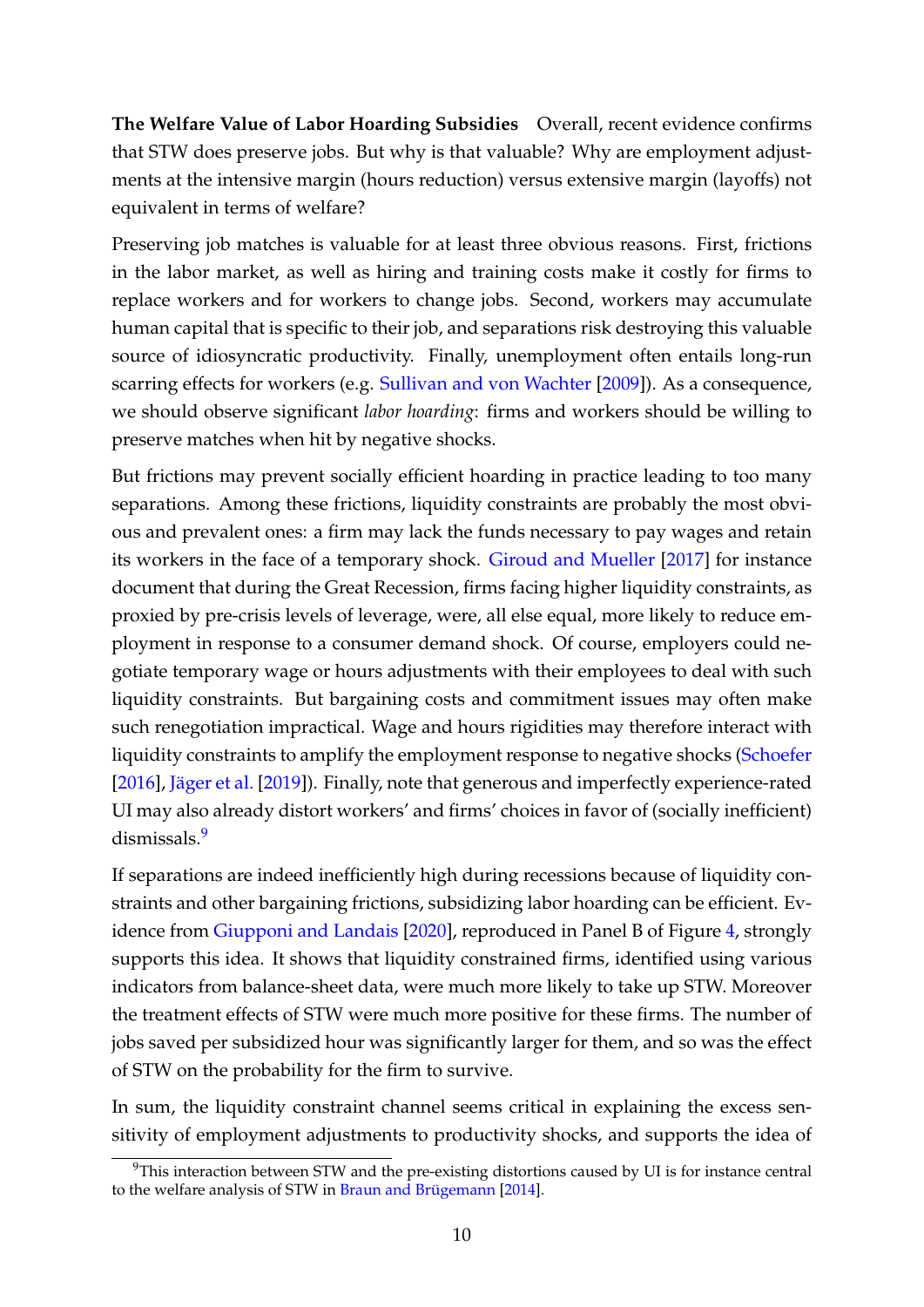having job match subsidies to correct for inefficiently high separations. Yet two important questions remain.

First, what is the exact welfare value of saving these jobs? The answer depends on the value of the surplus of the marginal job match saved: the larger the value of a match, the larger the positive welfare effect of preserving it. Unfortunately, this value is an object that is hard to fathom, let alone to precisely measure, and on which there is little consensus in the literature.

Second, why would STW be the only way to implement such subsidies? What about other policy instruments? Could they not address such inefficiencies? A natural alternative instrument would be "recall" UI for instance. By allowing workers to get back to their former employer after a UI spell, recall UI can prevent the job match to be severed, and can offer similar benefits to STW. Yet, recall UI entails in practice much less commitment to preserving the job match. Furthermore, contrary to STW, it does not have the flexibility to insure against partial reductions in hours, a flexibility which can prove effective in addressing financial constraints and in preserving employment. What about direct wage subsidies, or direct provision of liquidity with temporary loans, such as the Paycheck Protection Program in the US? If liquidity constraints are in fact the main underlying source of inefficiency, tools addressing these financial constraints directly may be more appropriate than STW. Yet, two arguments can play in favor of STW: expediency and targeting. Expediency because STW can almost immediately provide the funds necessary to cover a firm's payroll, while dedicated loan programs, as demonstrated by the experience of the PPP, can take more time to be activated, and for funds to actually reach firms. Targeting because STW channels liquidity to firms that are willing to reduce their hours, which tends to be an effective screening mechanism. In practice, evidence shows that STW selects firms effectively hit by negative shocks, as measured by revenues, labor productivity, or the predicted probability to engage in mass layoffs [\(Giupponi and Landais](#page-16-4) [\[2020\]](#page-16-4), [Siegen](#page-18-3)[thaler and Kopp](#page-18-3) [\[forthcoming\]](#page-18-3)). This screening property makes STW more effective than non-targeted wage subsidies, that can end up subsidizing a lot of non-marginal matches.

### **4.2 Search Inefficiencies**

Recessions are times of intense reallocation between workers and firms (e.g. [Foster](#page-17-6) [and Haltiwanger](#page-17-6) [\[2016\]](#page-17-6)). They are also usually characterized by slackness in the labor market: many workers are searching for jobs and firms post few vacancies. This slackness can be socially inefficient: if jobs are rationed, search can become a rat race [\(Michaillat](#page-18-0) [\[2012\]](#page-18-0), [Landais et al.](#page-17-0) [\[2018b\]](#page-17-0)). Because they impact workers' search effort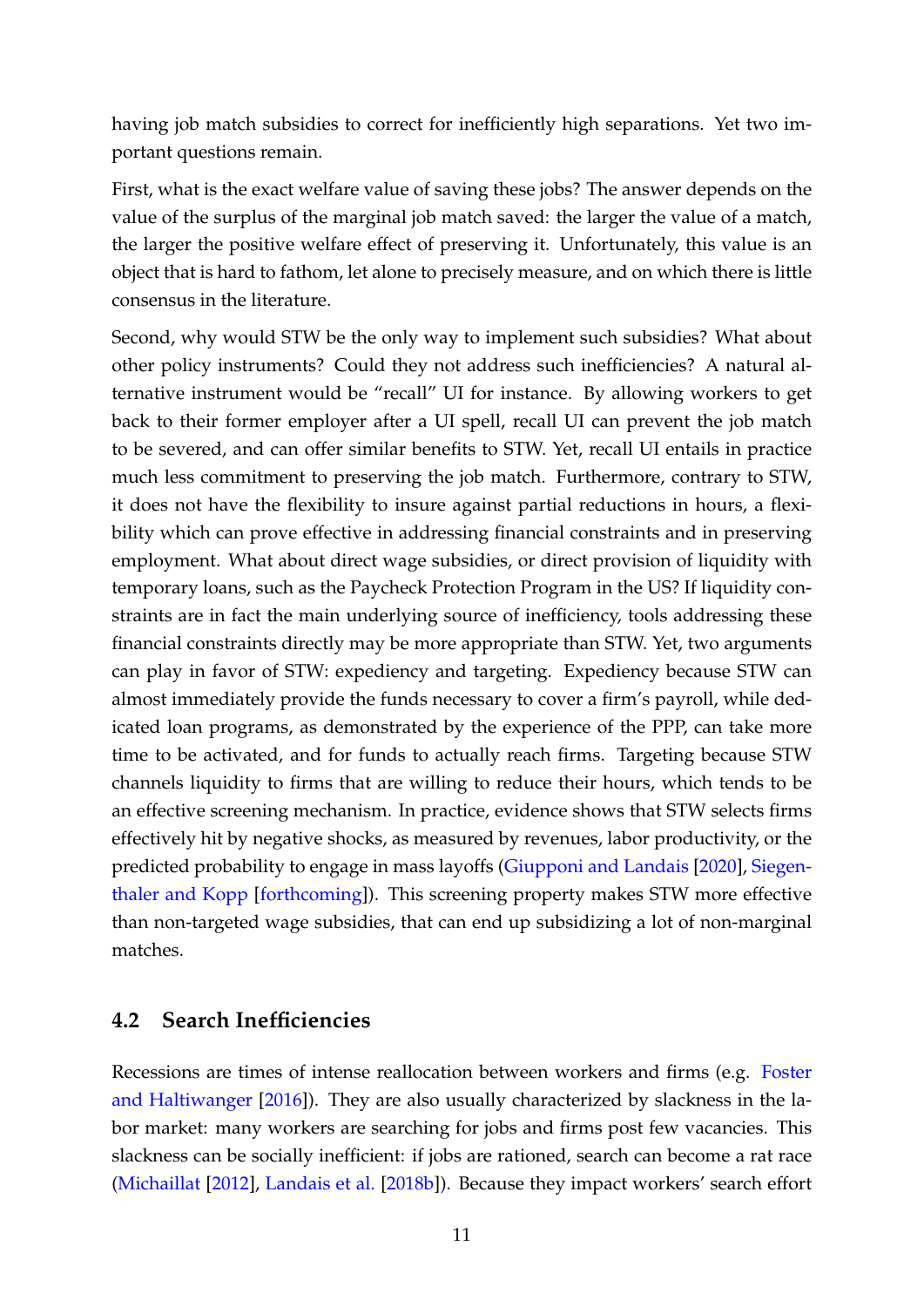and firms' labor demand, both STW and UI affect labor market tightness and, in turn, interact with search inefficiencies. The welfare consequences of such interactions will depend on (i) the direction and magnitude in which UI and STW affect tightness, and (ii) on how inefficiently tight or slack the labor market is to begin with.

Let us review what we know about the first point. As it turns out, it is a conceptually thorny issue. The direction in which equilibrium tightness responds to the generosity of social insurance is indeed theoretically ambiguous. A priori, if during recessions labor demand is rigid and the labor market exhibits job rationing, this will lead to rat-race externalities. In such contexts, reducing search effort through more generous UI, or reducing the number of unemployed looking for jobs through generous STW, can increase tightness. But if generous UI increases wages (as in the standard Diamond-Mortensen-Pissarides framework with wage bargaining) or if STW strongly reduces the need for new hires, more generous insurance might reduce the number of vacancies posted by firms, and make the labor market even more slack in recessions, delaying recovery [\(Landais et al.](#page-17-0) [\[2018b\]](#page-17-0)).

In the end, it is therefore mostly an empirical question. So what do the data tell us about the impact of UI and STW on equilibrium tightness in practice? As a starter, we can again exploit the large variation in STW and UI usage across countries and over time during the recent crisis. For this purpose, we built consistent measures of job-filling probabilities, as the ratio of hires to vacancies. These measures are direct proxies of the slackness of the market: the tighter the market, the harder it is for firms to hire workers, and the lower the job-filling probability as a result. We then correlate the change in job-filling probabilities with the change in STW and in UI take-up across countries and across quarters during the current recession. Results, reported in Figure [5,](#page-23-0) show that increases in both STW and UI usage are correlated with a decline in the job-filling probability. In other words, STW and UI both seem to increase labor market tightness in a recession, which is consistent with the presence of significant job rationing in downturns.

This cross country evidence is corroborated by a stream of recent papers, that identify the impact of social insurance on search externalities and equilibrium tightness using quasi-experimental designs. [Lalive et al.](#page-17-7) [\[2015\]](#page-17-7) exploit a massive expansion in the generosity of UI to a large subgroup of workers in Austria and show that non-eligible workers have significantly higher job finding rates, lower unemployment durations, and a lower risk of long-term unemployment as a result. [Marinescu](#page-17-8) [\[2017\]](#page-17-8) uses job board data and exploits quasi-random variation in UI expansions across states in the US during the Great Recession: she finds that UI reduced search effort significantly but did not affect job vacancies, so that tightness went up significantly as a result. [Marinescu et al.](#page-17-9) [\[2020\]](#page-17-9) and [Marinescu et al.](#page-17-10) [\[2021\]](#page-17-10) exploit variation in UI across labor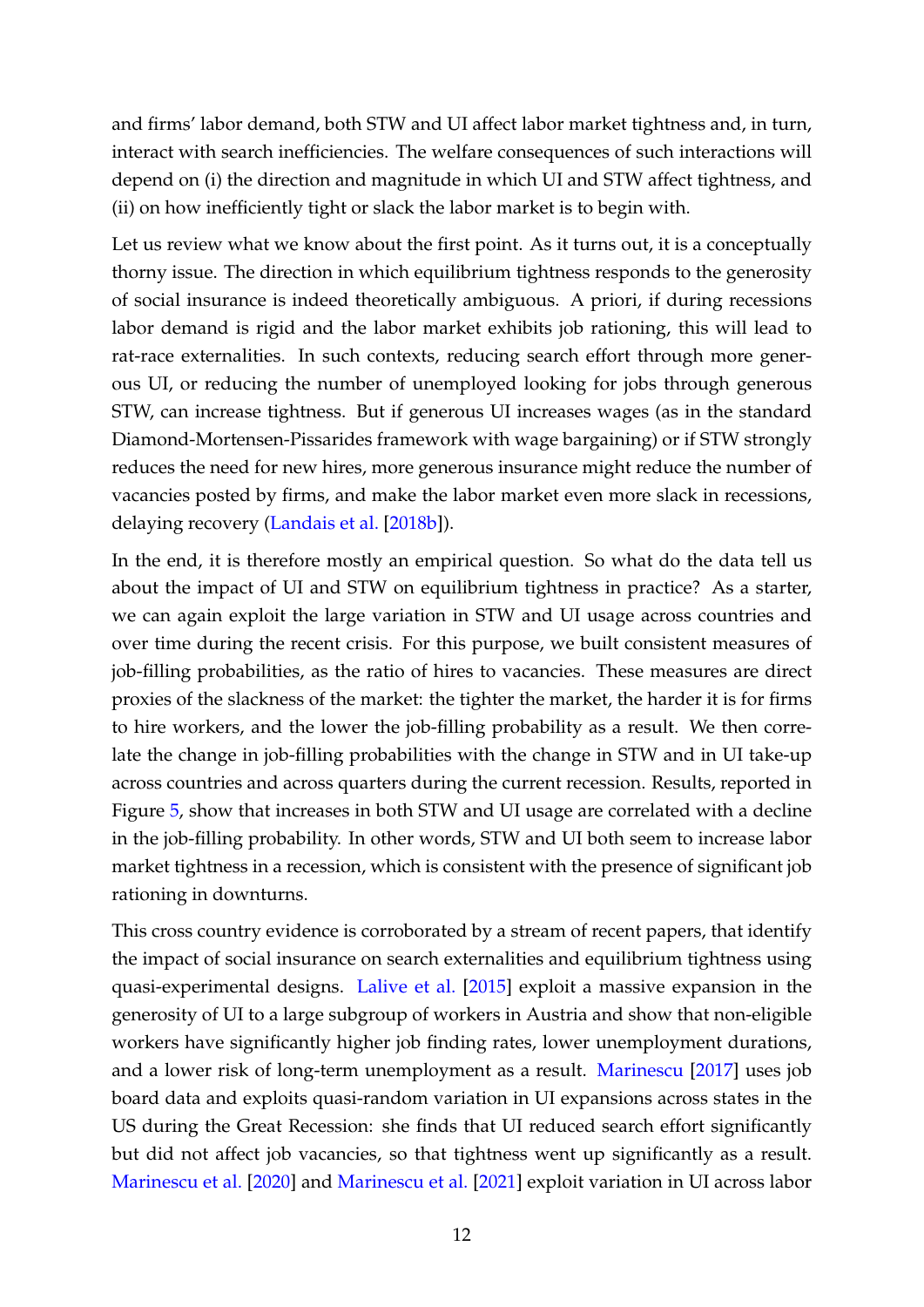markets stemming from the CARES Act and the Federal Pandemic Unemployment Compensation (FPUC). Using granular data from the online job platform Glassdoor, they show in both cases that increases in UI generosity significantly increased labor market tightness. Finally, using exogenous variation across local labor markets in exposure to STW, [Giupponi and Landais](#page-16-4) [\[2020\]](#page-16-4) find that greater access to STW decreases the job finding probability in the labor market, but that the magnitude of the effect is small. So overall, these results confirm that both UI and STW increase tightness during downturns, and the effect seems to be more pronounced for UI.

Now, the welfare consequences of increasing tightness depend on whether tightness is too low or too high in recessions. Historically, labor markets tend to be very slack during downturns. [Michaillat and Saez](#page-18-7) [\[2020\]](#page-18-7) offer a general characterization as well as a measure of the efficient level of tightness (or relatedly of the Beveridgean unemployment gap) in the US and find that the labor market has been particularly inefficiently slack during past recessions. The intuition is that the social cost of unemployment is very large relative to firms' recruiting costs during downturns. Pushing tightness up and increasing the job-finding probability of workers is then socially desirable: the reduction in the social cost of unemployment greatly outweighs the increased costs of recruiting for firms.

However, evidence from the current crisis suggests that this time *is* different. Looking at the long run evolution of the average vacancy-filling probability in the US in Online Appendix Figure D3, it is striking to see that it has remained at a historic low during the crisis. There was clearly a brief surge in the second quarter of 2020, but this short episode can be entirely explained by early recalls from unemployment. Overall, this recession seems unique: it is a tight recession in the labor market. Can this sustained level of tightness actually be explained by the large expansion of UI generosity and coverage in the US at the onset of the COVID crisis? And would the situation be different if the US had resorted more to STW, which seems to put less upward pressure on tightness? As shown in Online Appendix Figure D4, it seems that European countries have also experienced a tight recession, which suggests that the mix of social insurance policies used during the COVID crisis is probably not responsible for the current tension in the labor market. But this implies that there is probably no need to push tightness further up going forward. And exploring the factors behind this uniquely high level of tightness during a slump is important to guide the policy response during the recovery.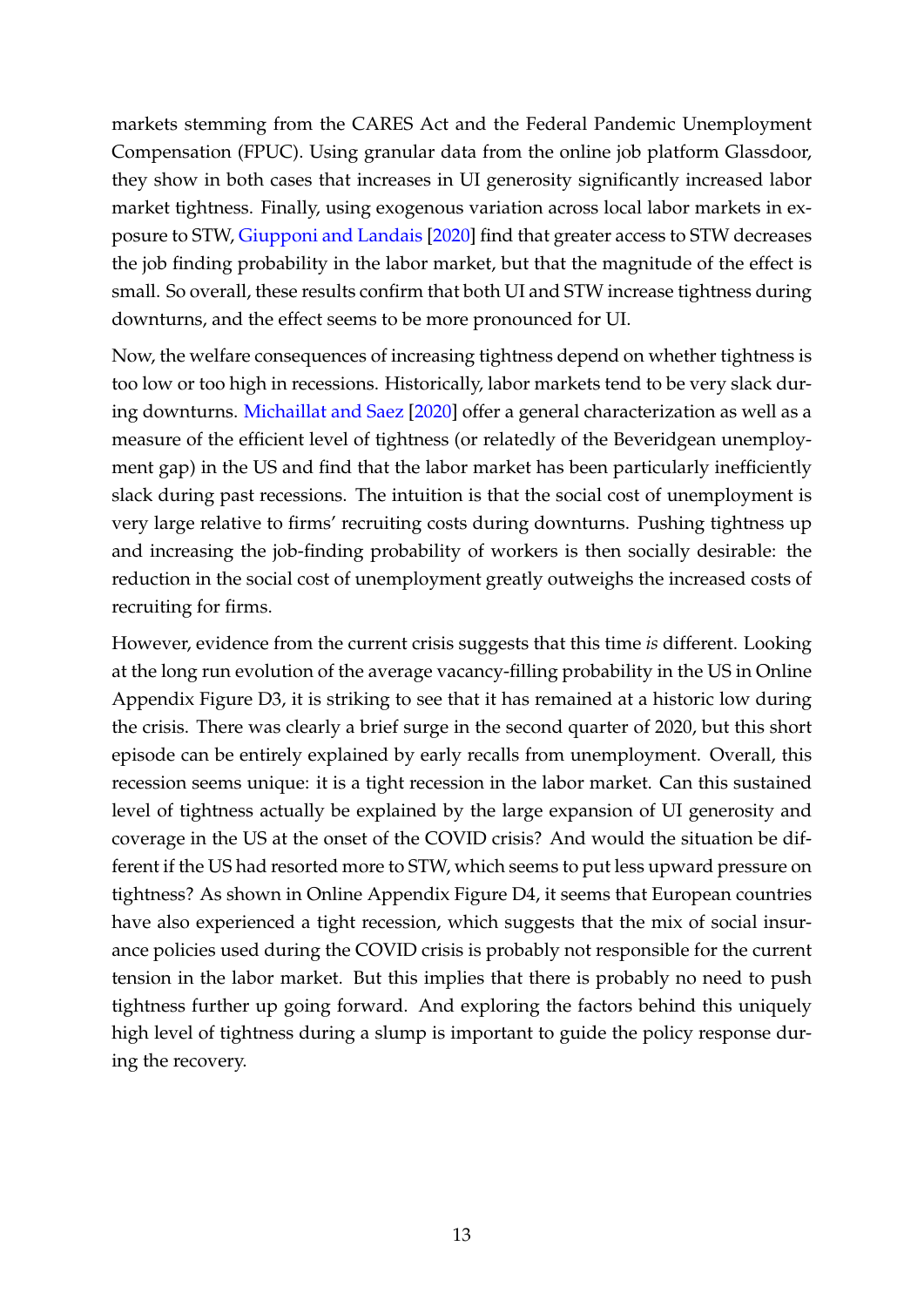### **4.3 Reallocation Inefficiencies**

Recessions trigger shocks that are asymmetric across firms and sectors, and that are heterogeneous in their persistence. As a result, significant reallocation usually follows in the labor market: workers move away from firms persistently hit by bad shocks, towards more productive job matches, a movement which enhances aggregate efficiency. In recent months, concerns have emerged again on the impact that higher social insurance might have on the pace of this sectoral and firm reallocation (e.g. [Barrero et al.](#page-16-11) [\[2021\]](#page-16-11)).

Both UI and STW have the potential to hinder reallocation, although the mechanism by which they do so differs. In theory, UI is a general brake to aggregate reallocation: by lowering the search effort of the unemployed, it can slow the pace at which workers who have been dismissed from lower productivity jobs may move to more productive matches. STW is a specific brake to sectoral/firm reallocation: it prevents workers in firms/sectors that are hit by productivity shocks to reallocate to other firms/sectors by keeping them in their jobs. How problematic that is for aggregate productivity depends on whether the shock is temporary or permanent: if the shock is permanent, then STW may subsidize persistently unproductive matches and hinder reallocation towards more productive job matches.

How serious are these negative reallocation effects of UI and STW in practice? Regarding UI, we know surprisingly little on its overall impact on reallocation and aggregate efficiency in the labor market. As far as STW is concerned though, evidence from [Giupponi and Landais](#page-16-4) [\[2020\]](#page-16-4) sheds some interesting light on its impact on reallocation. First, it confirms that STW tends to subsidize persistently low productivity matches, as low productivity firms tend to over-select into STW. As shown in Panel B of Figure [4,](#page-22-0) firms who were already below the median of labor productivity before the onset of the recession, were twice as likely to select into STW during the Great Recession in Italy. As the figure shows, the employment effects of STW are also significantly lower for these low productivity firms. Furthermore, exploiting variation across local labor markets, they show that (exogenously) higher exposure to STW is significantly and negatively correlated with the employment growth of high productivity firms. In other words, high productivity firms have a harder time growing in a local labor market where low productivity firms have more access to STW. While this clearly supports the idea that STW slows down reallocation, it is important to note that the magnitude of the estimated effects remains small. However, the level of take-up of STW was also much smaller during the Great Recession than in the current crisis, and one cannot exclude that STW may have much stronger negative effects on reallocation in the current recovery.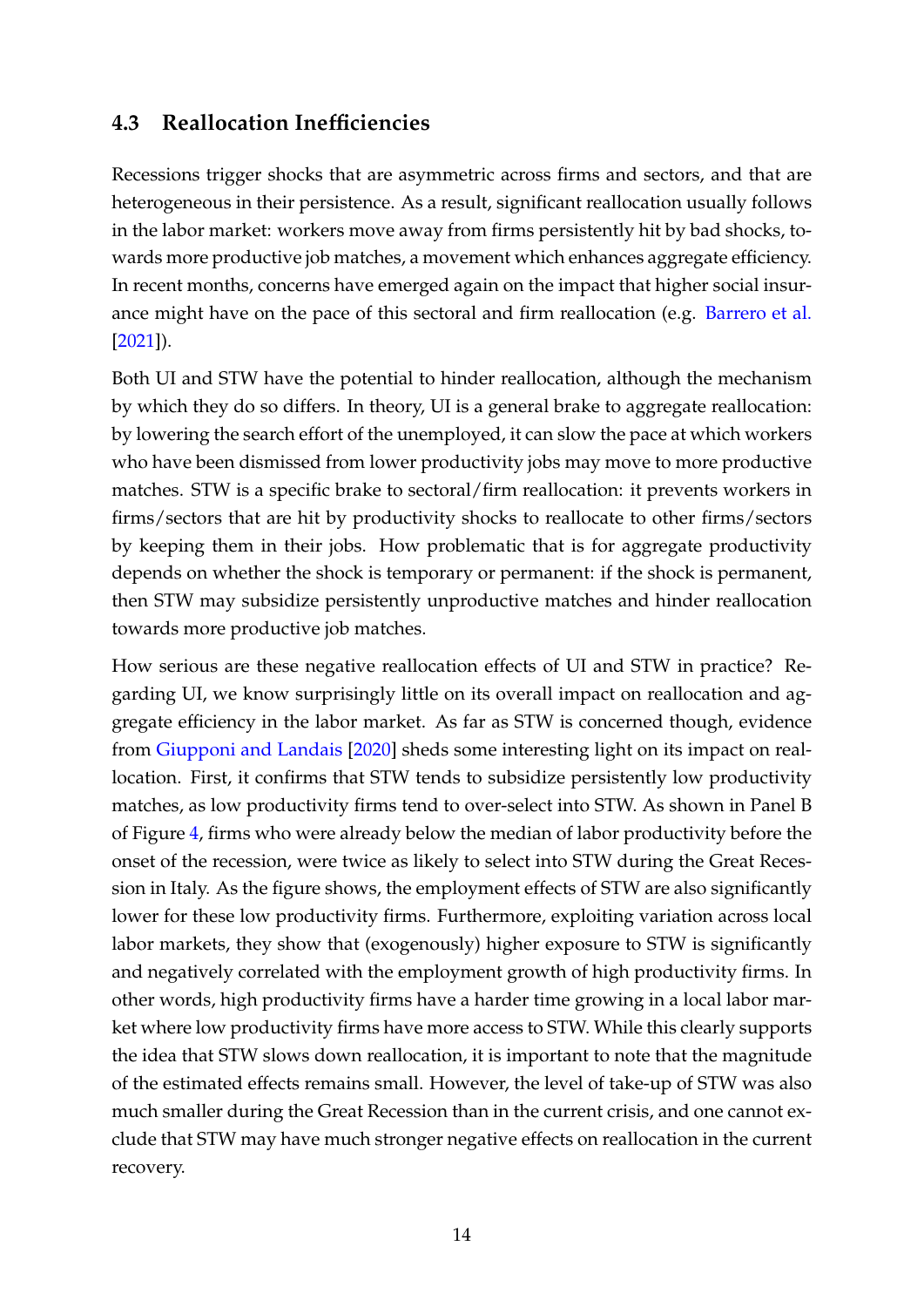### **4.4 Further Externalities**

Besides the three main sources of labor market inefficiencies discussed above, it is worth pointing to a few further externalities that STW and UI may interact with.

**Aggregate demand externalities** A usual argument in favor of generous social insurance during recessions relates to their fiscal multiplier effects: UI and STW transfer money to individuals who tend to have higher than average marginal propensities to consume (MPC). These high MPCs, in turn, may help trigger positive aggregate demand externalities in a slump. A small literature has tried to embed social insurance into New Keynesian models to quantify the size of these multiplier effects (e.g. [McKay](#page-18-8) [and Reis](#page-18-8) [\[2016\]](#page-18-8), [Michaillat and Saez](#page-18-9) [\[2019\]](#page-18-9), [Guerrieri et al.](#page-16-12) [\[2020\]](#page-16-12), [Kekre](#page-17-11) [\[forthcom](#page-17-11)[ing\]](#page-17-11),). So how large are these fiscal multiplier effects? And which program commands the larger fiscal multipliers: STW or UI?

UI, as explained above, tends to insure individuals experiencing larger shocks, and with lower means to smooth consumption: this suggests that UI recipients have larger MPCs. But STW, by preserving employment and improving expectations regarding future employment and income, may reduce the need for precautionary savings, and thus raise MPCs compared to UI.

Evidence confirms that the MPCs of UI recipients are large, and significantly larger than those of employed people. Comparing the same individuals over time in Sweden, [Landais and Spinnewijn](#page-17-4) [\[forthcoming\]](#page-17-4) find that the MPC is around 25% higher when unemployed than employed. But much less is known on the MPCs of individuals on STW. Online Appendix Table B1, using elicited MPCs *à la* [Jappelli and Pistaferri](#page-17-12) [\[2014\]](#page-17-12), suggests that the MPCs of German STW recipients was slightly larger than that of employed workers, but smaller than that of UI recipients.

However, moderate differences in MPCs between UI and STW recipients are unlikely to translate into sizeable differences in aggregate demand externalities between these two policies. This is because the fraction of the labor force receiving UI or STW is small relative to the size of the employed population. For that reason, simulations, such as in [McKay and Reis](#page-18-8) [\[2016\]](#page-18-8), suggest that, quantitatively, the stabilization effects of social insurance are small. $^{10}$  $^{10}$  $^{10}$  In summary, the difference between UI and STW in terms of stabilization effects is likely to be second-order.

<span id="page-14-0"></span> $10$ For social insurance to have large multiplier effects, it would need to strongly affect the consumption behavior of the large population of the employed as well. But in practice, the precautionary savings channel (by which employed individuals save less when they have access to more generous social insurance against labor market shocks) seems too small to sustain large aggregate demand externalities.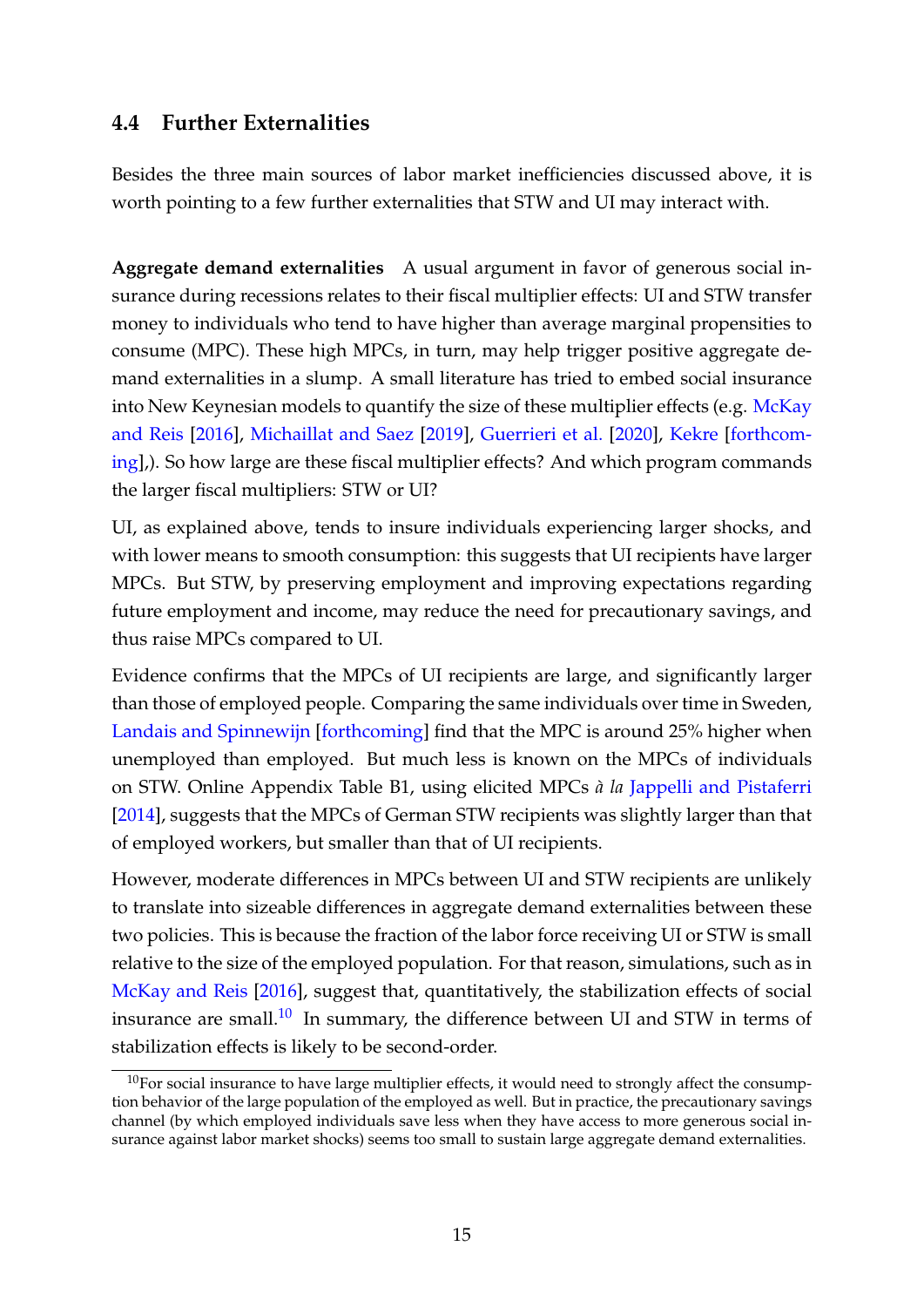**Other externalities: fairness, health** Fairness appears to be an important institutional tenet in European labor markets [\(Saez et al.](#page-18-10) [\[2012\]](#page-18-10), [Goldschmidt and Schmieder](#page-16-13) [\[2017\]](#page-16-13), [Saez et al.](#page-18-11) [\[2019\]](#page-18-11)). In the presence of fairness concerns, STW may prove a more desirable way to insure against labor market fluctuations. If firms avoid layoffs and instead reduce hours of work per worker, the costs of recessions are less concentrated on a small number of workers who suffer large losses in income and other job-related benefits. Interestingly, this argument is often mentioned in the policy debate in countries with strong STW programs.

Finally, it is worth mentioning that, in the current pandemic, the ability, granted by STW, to flexibly reduce hours of work, and keep workers away from the workplace may have had some large positive health externalities by reducing the spread of the virus.

# **5 Conclusion**

While very little was known about STW schemes and their potential welfare effects, this did not prevent European policymakers to aggressively resort to them during the COVID crisis. The evidence gathered in this paper, and summarized in Table [1,](#page-24-0) shows they probably did the right thing. In countries with already generous UI and/or strong employment protection, like Europe, strong cyclical STW programs can be an extremely valuable complement to UI to respond to recessions. The value of insurance provided by their transfers is clearly lower than that of UI benefits, but the moral hazard they entail seems more limited than for UI (although the level of experience-rating of STW programs seems to matter a lot too). Importantly, recent evidence confirms that STW can also be an efficient way to attenuate the social costs created by "excess" layoffs in recessions.

But what this paper has showcased as well is that social insurance critically interacts with equilibrium in the labor market, and this has important consequences for reallocation and efficiency. On this front, much more research needs to be done. As the current crisis seems to be unique in maintaining high tightness in the labor market, a better understanding of how UI and STW affect reallocation will be key to determine the optimal policy path for the recovery. Attention should in particular be devoted to determining how UI and STW should be coordinated with other instruments such as hiring subsidies, in order to boost labor demand and prevent reallocation issues.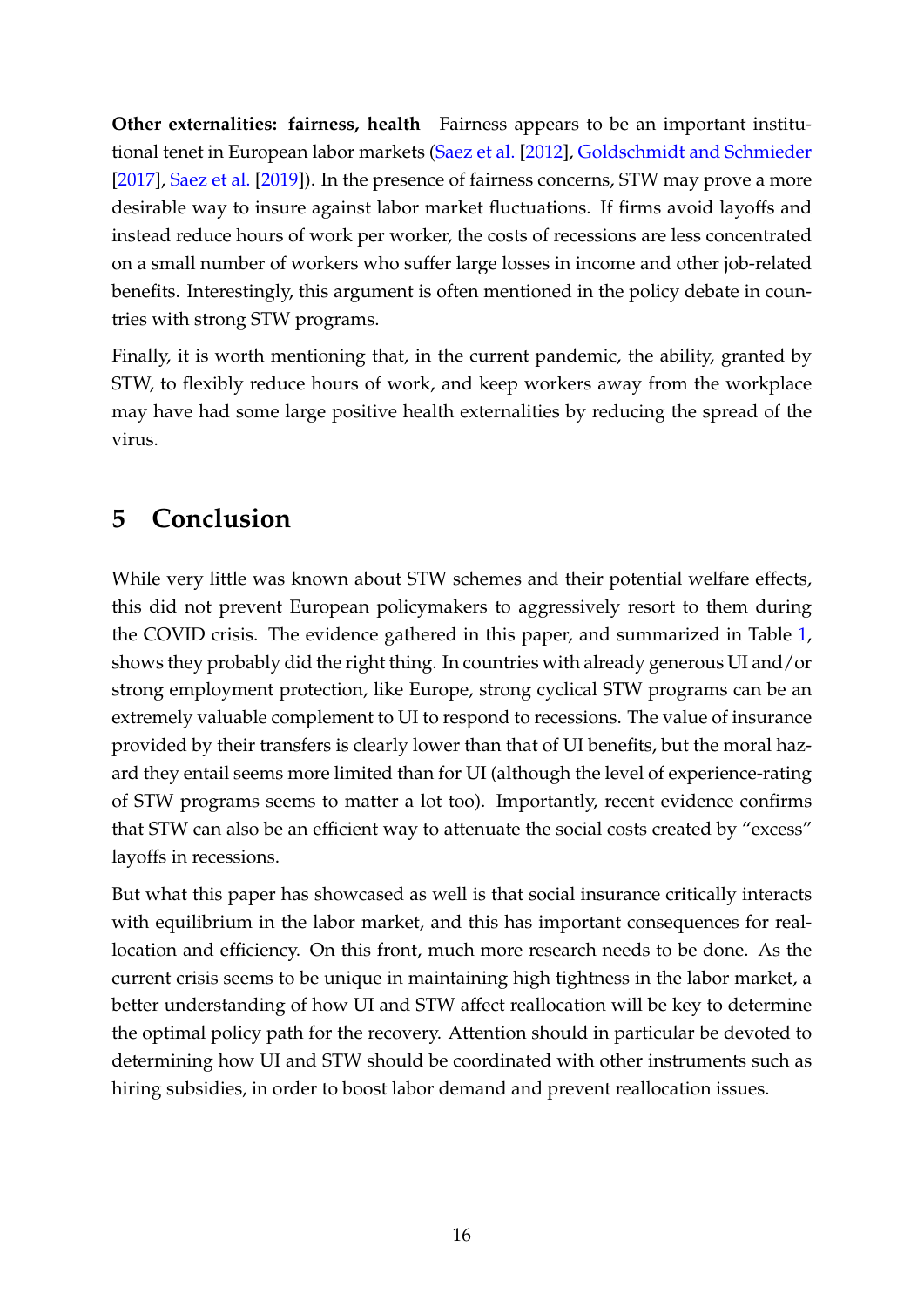### **References**

- <span id="page-16-6"></span>Abraham, Katharine G and Susan N Houseman, "Does Employment Protection Inhibit Labor Market Flexibility? Lessons from Germany, France, and Belgium," Working Paper 4390, National Bureau of Economic Research June 1993.
- <span id="page-16-0"></span>Baily, Martin Neil, "Some Aspects of Optimal Unemployment Insurance," *Journal of Public Economics*, 1978, *10* (3), 379–402.
- <span id="page-16-11"></span>Barrero, Jose Maria, Nicholas Bloom, Steven J. Davis, and Brent H. Meyer, "COVID-19 Is a Persistent Reallocation Shock," Working Paper 2021-02, University of Chicago,Becker Friedman Institute for Economics 01 2021.
- <span id="page-16-7"></span>Boeri, Tito and Herbert Bruecker, "Short-Time Work Benefits Revisited: Some Lessons from the Great Recession," *Economic Policy*, 2011, *26* (68), 697–765.
- <span id="page-16-10"></span>Braun, Helge and Björn Brügemann, "Welfare Effects of Short-Time Compensation," CESifo Working Paper Series 5063, CESifo Group Munich 2014.
- <span id="page-16-5"></span>Cahuc, Pierre and Stéphane Carcillo, "Is Short-Time Work a Good Method to Keep Unemployment Down?," *Nordic Economic Policy Review*, January 2011, *1* (1), 133– 165.
- <span id="page-16-8"></span>, Francis Kramarz, and Sandra Nevoux, "The Heterogeneous Impact of Short-Time-Work: From Saved Jobs to Windfall Effects," Discussion Paper 12269, CEPR 2021.
- <span id="page-16-1"></span>Chetty, Raj, "Moral Hazard Versus Liquidity and Optimal Unemployment Insurance," *Journal of Political Economy*, 2008, *116* (2), 173–234.
- <span id="page-16-9"></span>Giroud, Xavier and Holger M Mueller, "Firm Leverage, Consumer Demand, and Employment Losses during the Great Recession," *Quarterly Journal of Economics*, 2017, *132* (1), 271–316.
- <span id="page-16-4"></span>Giupponi, Giulia and Camille Landais, "Subsidizing Labor Hoarding in Recessions: The Employment and Welfare Effects of Short Time Work," Discussion Paper 13310, CEPR 2020.
- <span id="page-16-13"></span>Goldschmidt, Deborah and Johannes F. Schmieder, "The Rise of Domestic Outsourcing and the Evolution of the German Wage Structure," *The Quarterly Journal of Economics*, 04 2017, *132* (3), 1165–1217.
- <span id="page-16-3"></span>Gruber, Jonathan, "The Consumption Smoothing Benefits of Unemployment Insurance," *American Economic Review*, 1997, *87* (1), 192–205.
- <span id="page-16-12"></span>Guerrieri, Veronica, Guido Lorenzoni, Ludwig Straub, and Iván Werning, "Macroeconomic Implications of COVID-19: Can Negative Supply Shocks Cause Demand Shortages?," Working Paper 26918, National Bureau of Economic Research April 2020.
- <span id="page-16-2"></span>Hall, Robert .E. and Edward P. Lazear, "The Excess Sensitivity of Layoffs and Quits to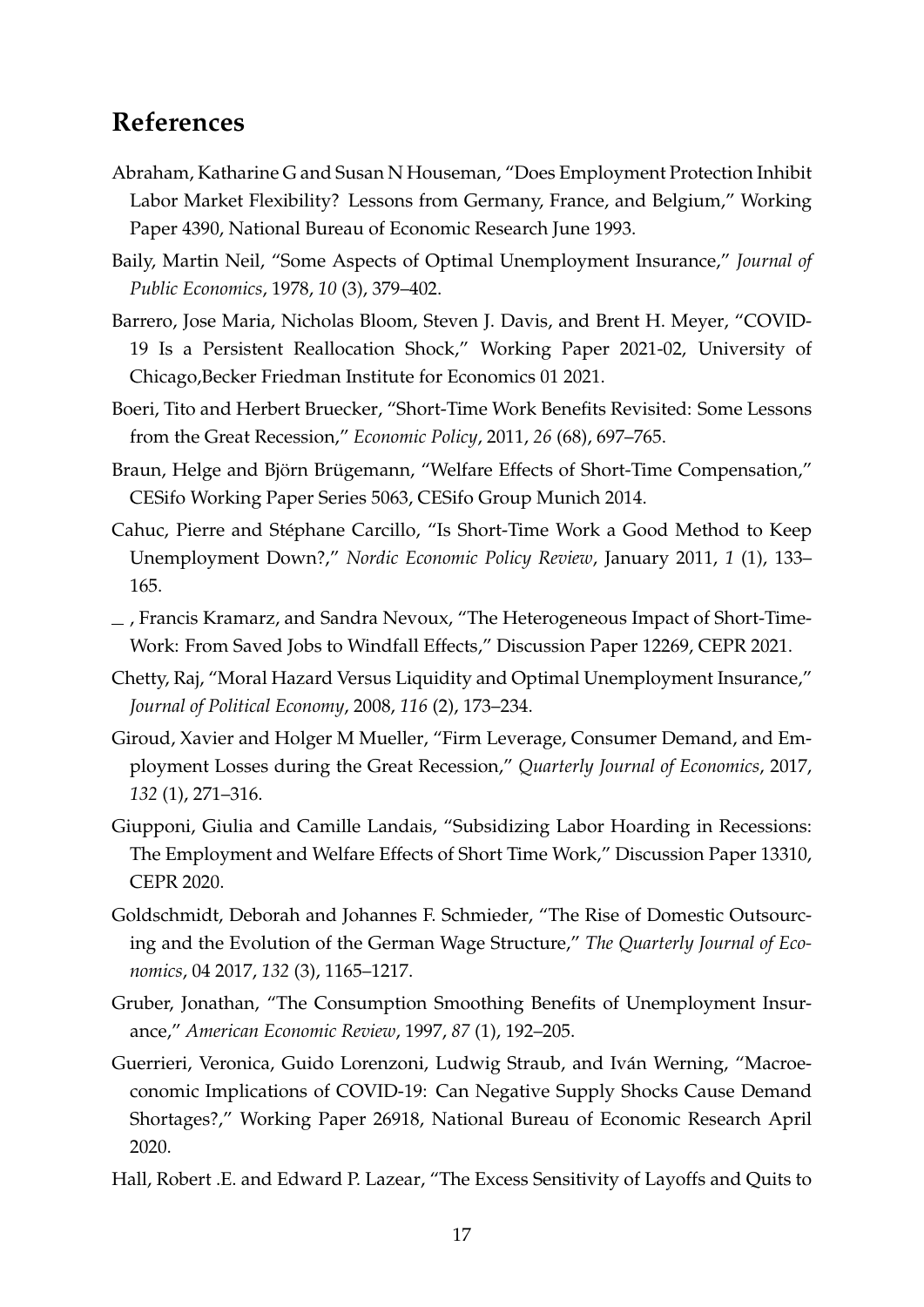Demand," *Journal of Labor Economics*, 1984, *2* (2).

- <span id="page-17-3"></span>Hendren, Nathaniel, "Knowledge of Future Job Loss and Implications for Unemployment Insurance," *American Economic Review*, 2017, *107* (7), 1778–1823.
- <span id="page-17-5"></span>Hijzen, Alexander and Danielle Venn, "The Role of Short-Time Work Schemes During the 2008-09 Recession," Technical Report 115, OECD Social, Employment and Migration Working Papers 2011.
- <span id="page-17-1"></span>Jäger, Simon, Benjamin Schoefer, and Josef Zweimüller, "Marginal Jobs and Job Surplus: A Test of the Efficiency of Separations," Working Paper 25492, National Bureau of Economic Research January 2019.
- <span id="page-17-12"></span>Jappelli, Tullio and Luigi Pistaferri, "Fiscal Policy and MPC Heterogeneity," *American Economic Journal: Macroeconomics*, 2014, *6* (4), 107–136.
- <span id="page-17-11"></span>Kekre, Rohan, "Unemployment Insurance in Macroeconomic Stabilization," *Review of Economic Studies*, forthcoming.
- <span id="page-17-2"></span>Kolsrud, Jonas, Camille Landais, Peter Nilsson, and Johannes Spinnewijn, "The Optimal Timing of Unemployment Benefits: Theory and Evidence from Sweden," *American Economic Review*, 2018, *108* (4-5), 985–1033.
- <span id="page-17-7"></span>Lalive, Rafael, Camille Landais, and Joseph Zweimuller, "Market Externalities of Large Unemployment Insurance Extension Program," *American Economic Review*, 2015, *105* (12), 3564–3596.
- <span id="page-17-4"></span>Landais, Camille and Johannes Spinnewijn, "The Value of Unemployment Insurance," *Review of Economic Studies*, forthcoming.
- <span id="page-17-13"></span>, Pascal Michaillat, and Emmanuel Saez, "A Macroeconomic Approach to Optimal Unemployment Insurance: Application," *American Economic Journal: Economic Policy*, May 2018, *10* (2), 182–216.
- <span id="page-17-0"></span> $\mu$ ,  $\mu$ , and  $\mu$ , "A Macroeconomic Approach to Optimal Unemployment Insurance: Theory," *American Economic Journal: Economic Policy*, May 2018, *10* (2), 152–181.
- <span id="page-17-6"></span>Lucia, Cheryl Grim Foster and John Haltiwanger, "Reallocation in the Great Recession: Cleansing or Not?," *Journal of Labor Economics*, 2016, *34* (S1), S293 – S331.
- <span id="page-17-8"></span>Marinescu, Ioana Elena, "The General Equilibrium Impacts of Unemployment Insurance: Evidence from a Large Online Job Board," *Journal of Public Economics*, June 2017, *150*, 14–29.
- <span id="page-17-9"></span>, Daphné Skandalis, and Daniel Zhao, "Job Search, Job Posting and Unemployment Insurance During the COVID-19 Crisis," SSRN Scholarly Paper ID 3664265, Social Science Research Network July 2020.
- <span id="page-17-10"></span> $\mu$ ,  $\mu$ , and  $\mu$ , "The Impact of the Federal Pandemic Unemployment Compensation on Job Search and Vacancy Creation," SSRN Scholarly Paper ID 3801802, Social Science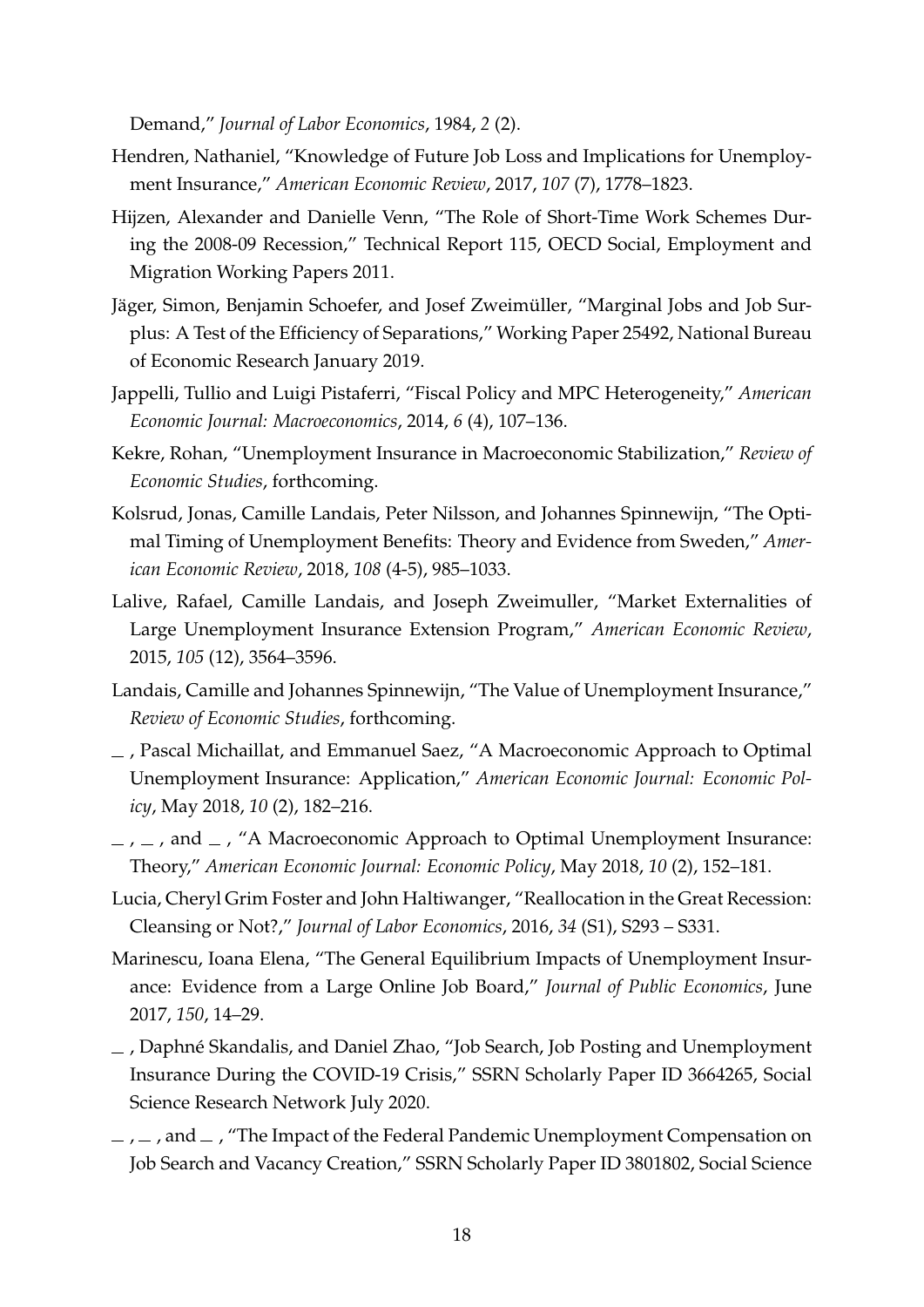Research Network, Rochester, NY March 2021.

- <span id="page-18-8"></span>McKay, Alisdair and Ricardo Reis, "The Role of Automatic Stabilizers in the U.S. Business Cycle," *Econometrica*, January 2016, *84* (1), 141–194.
- <span id="page-18-0"></span>Michaillat, Pascal, "Do Matching Frictions Explain Unemployment? Not in Bad Times.," *American Economic Review*, 2012, *102* (4), 1721–1750.
- <span id="page-18-9"></span>and Emmanuel Saez, "Optimal Public Expenditure with Inefficient Unemployment," *The Review of Economic Studies*, 2019, *86* (3), 1301–1331.
- <span id="page-18-7"></span>and , "Beveridgean Unemployment Gap," *Working Paper*, 2020.
- <span id="page-18-11"></span>Saez, Emmanuel, Benjamin Schoefer, and David Seim, "Payroll Taxes, Firm Behavior, and Rent Sharing: Evidence from a Young Workers' Tax Cut in Sweden," *American Economic Review*, May 2019, *109* (5), 1717–63.
- <span id="page-18-10"></span>, Manos Matsaganis, and Panos Tsakloglou, " Earnings Determination and Taxes: Evidence From a Cohort-Based Payroll Tax Reform in Greece," *The Quarterly Journal of Economics*, 01 2012, *127* (1), 493–533.
- <span id="page-18-2"></span>Schmieder, Johannes F., Till von Wachter, and Stefan Bender, "The Effect of Unemployment Benefits and Nonemployment Durations on Wages," *American Economic Review*, March 2016, *106* (3), 739–777.
- <span id="page-18-6"></span>Schoefer, Benjamin, "The Financial Channel of Wage Rigidity," 2016 Meeting Papers 1605, Society for Economic Dynamics 2016.
- <span id="page-18-3"></span>Siegenthaler, Michael and Daniel Kopp, "Short-Time Work and Unemployment in and after the Great Recession," *Journal of the European Economic Association*, forthcoming.
- <span id="page-18-5"></span>Sullivan, Daniel G. and Till von Wachter, "Job Displacement and Mortality: An Analysis using Administrative Data," *Quarterly Journal of Economics*, 2009, *124* (3), 1265– 1306.
- <span id="page-18-1"></span>Tilly, Jan and Kilian Niedermayer, "Employment and Welfare Effects of Short-Time Work," Working Paper 2016.
- <span id="page-18-4"></span>Van Audenrode, Marc A., "Short-Time Compensation, Job Security, and Employment Contracts: Evidence from Selected OECD Countries," *Journal of Political Economy*, 1994, *102* (1), 76–102.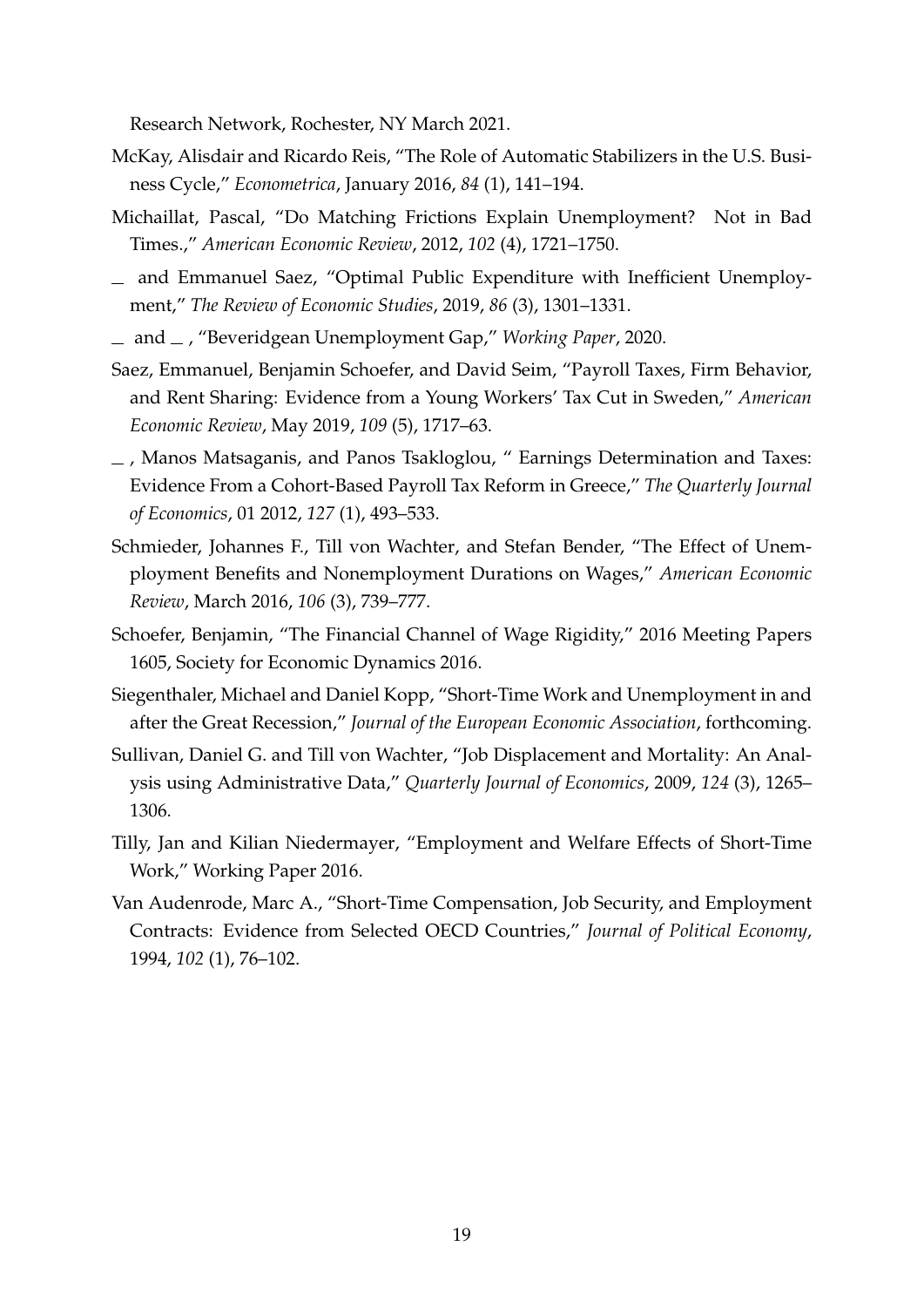<span id="page-19-0"></span>Figure 1: LABOR MARKET POLICY RESPONSES TO RECESSIONS & NON-EMPLOYMENT RATES IN THE UNITED STATES AND EUROPE



A. UI & STW Take-Up

**Notes:** Panel A reports the evolution of STW (dashed lines) and UI (solid lines) take-up in Europe (red lines) and the United States (blue lines). STW and UI take-up are computed as the ratio of the number of individuals in the program in a given month, as a percent of the quarterly working age population. The series for Europe is a weighted average of the series for Germany, France, Italy and the United Kingdom, weighted by the working age population. Panel B reports the evolution of the non-employment rate, i.e. one minus the employment rate (employed people as a percent of the working age population). In both panels, the plotted series are moving averages of the raw series over the period up to June 2021. The moving average is based on twelve lagged terms, one forward term and uniform weights. Data on employment come from OECD. Data on STW and UI take-up come from the OECD and national statistics. See Online Appendix C for details on data sources and the construction of STW/UI take-up.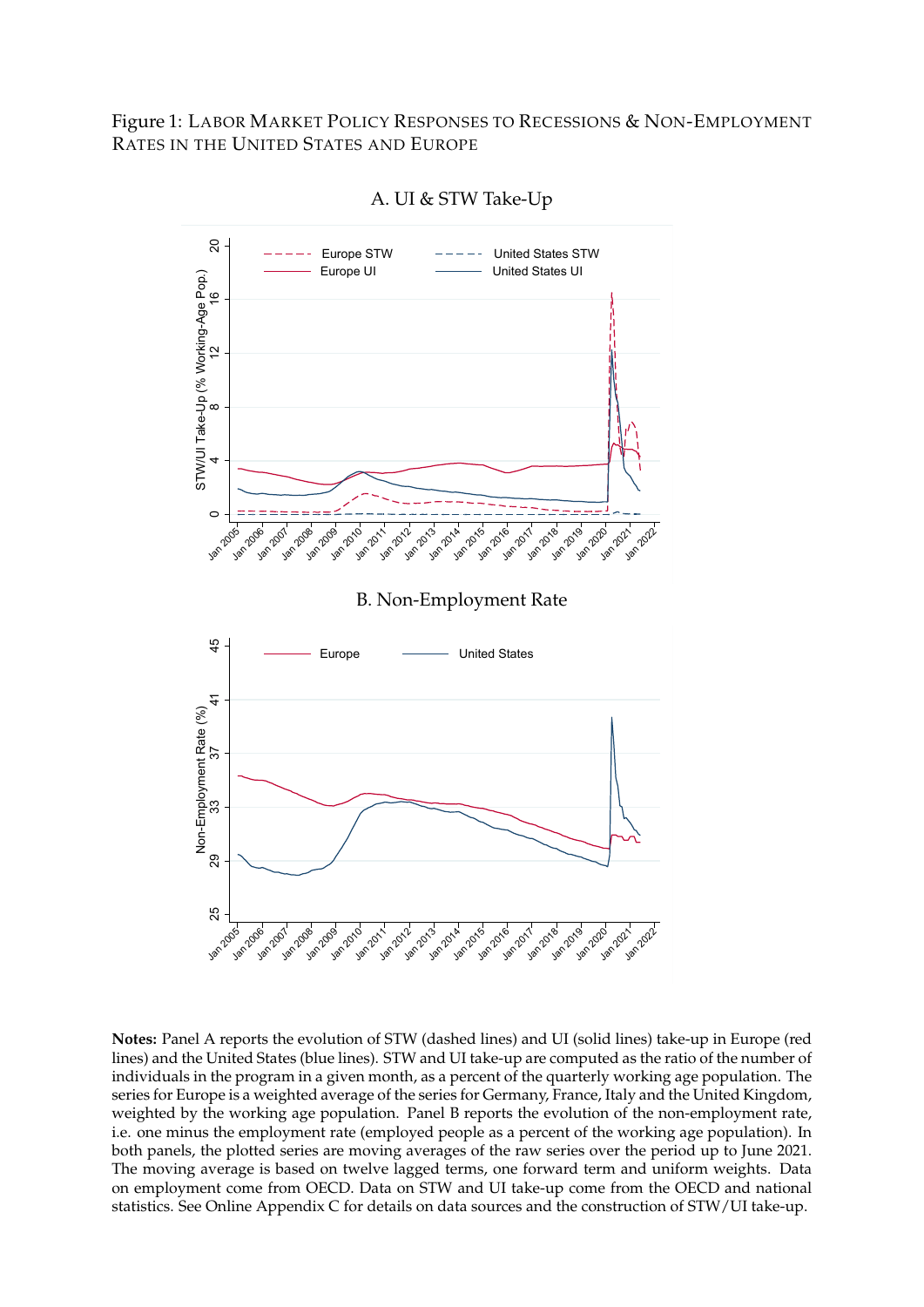<span id="page-20-0"></span>Figure 2: EVOLUTION OF EARNINGS & TRANSFERS AROUND THE EVENTS OF JOB LOSS & STW DURING GREAT RECESSION



A. Germany

**Notes:** The Figure reports the evolution of earnings and transfers around job loss (in grey) or around the start of a STW spell (in blue). It shows that job loss is associated with a much larger and much more persistent drop in resources than STW, implying that the marginal insurance value is likely greater for UI than for STW. Panel A reproduces estimates from [Tilly and Niedermayer](#page-18-1) [\[2016\]](#page-18-1) which uses German administrative data from the Institute for Employment Research (IAB). Panel B reproduces estimates from [Giupponi and Landais](#page-16-4) [\[2020\]](#page-16-4) and uses administrative data from INPS on the universe of employer-employee matches and social security payments in the private sector in Italy.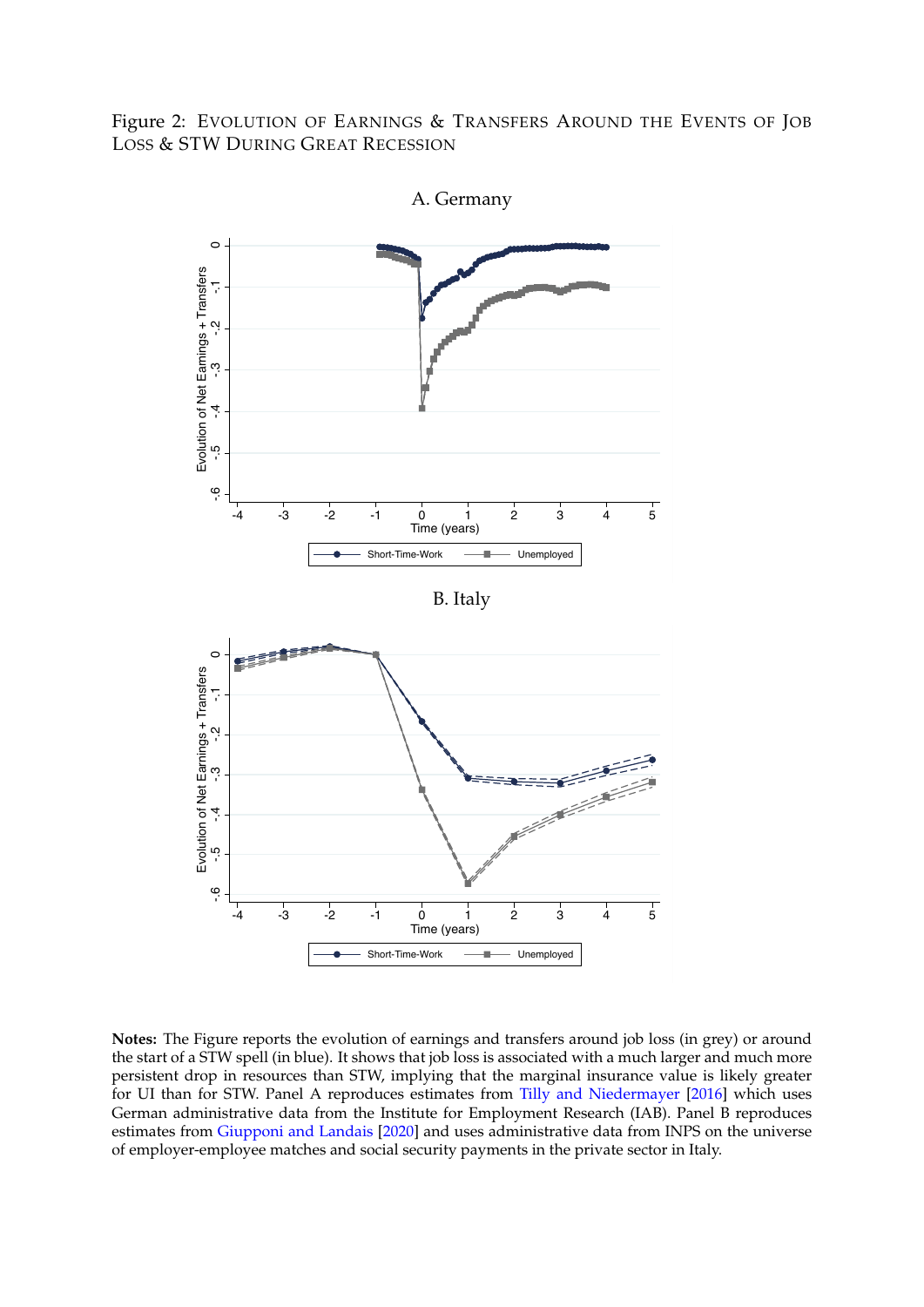<span id="page-21-0"></span>Figure 3: STW USAGE & NON-EMPLOYMENT DURING THE COVID CRISIS: CROSS-COUNTRY EVIDENCE



**Notes:** The figure reports a scatter plot of the relationship between the year-on-year change in the quarterly non-employment rate and the rate of STW take-up at the country level. Data are not seasonally adjusted. To remove the seasonal component, we take the year-on-year change - i.e. for a given year quarter (YYQX), we apply the following transformation to the data:  $\tilde{x}_{YYQX} = x_{YYQX} - x_{(YY-1)QX}$ . STW take-up is computed as the ratio of the number of individuals in the program over the working age population. For STW take-up in 2020 we take the variable in level as take-up was close to 0 in 2019. Outcomes are residualized against year-quarter fixed effects, the year-on-year change in the number of COVID cases (linear and quadratic), and in UI take-up. The red line represents the linear fit. The figure reports the slope coefficient and associated standard error (in parenthesis), clustered at the country level. Data on employment come from OECD. Data on STW and UI take-up come from the OECD and national statistics. Data on COVID cases come from the Johns Hopkins Coronavirus Resource Center. See Online Appendix C for details on data sources and the construction of STW/UI take-up.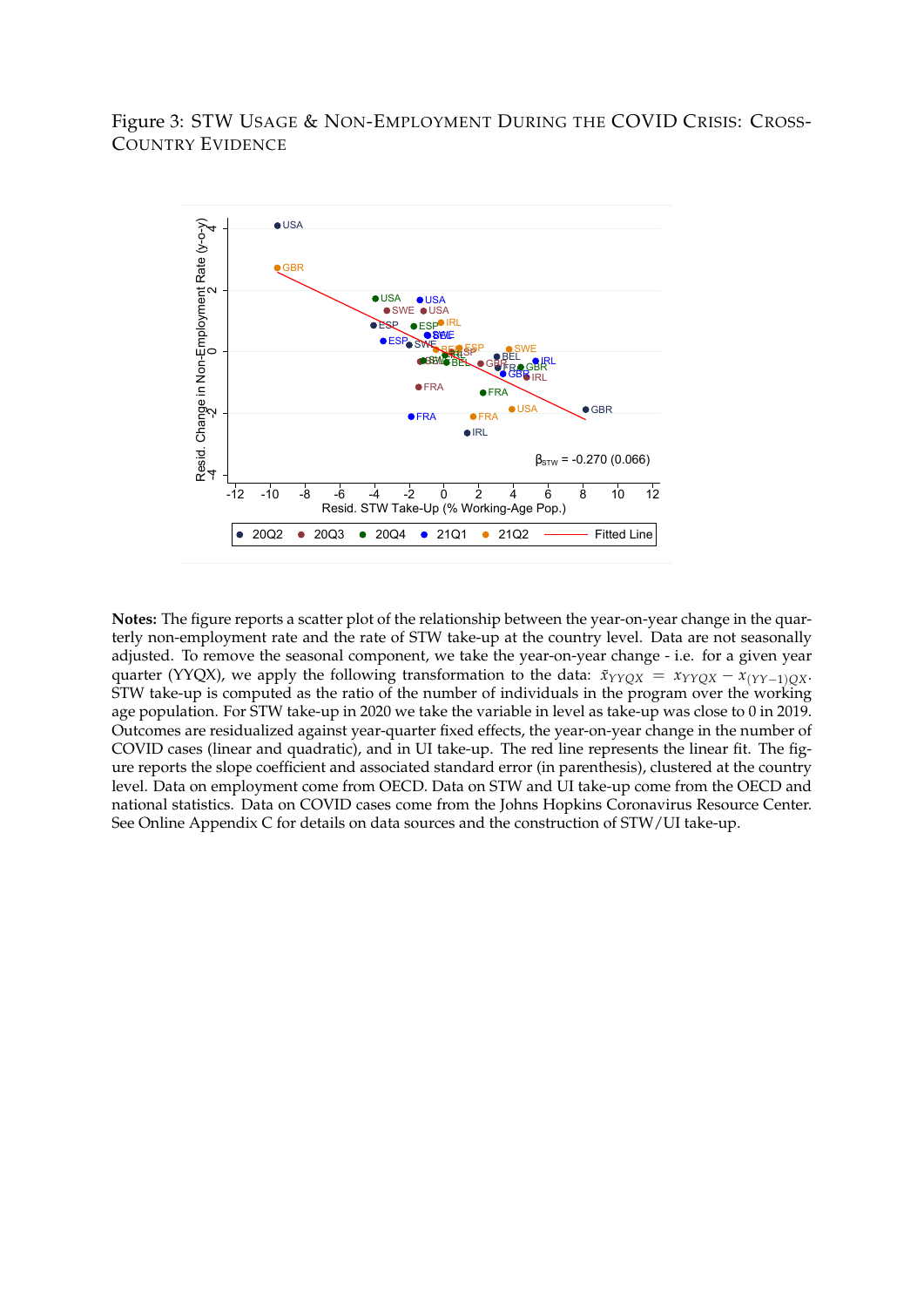<span id="page-22-0"></span>Figure 4: EMPLOYMENT EFFECTS OF STW IN ITALY: EVIDENCE FROM QUASI-RANDOM ELIGIBILITY VARIATION ACROSS FIRMS



A. STW Take-Up, Hours & Employment In Eligible versus Non-Eligible Firms

B. Heterogeneous Effects By Liquidity Constraints & Productivity Levels



**Notes:** Panel A reproduces estimates from [Giupponi and Landais](#page-16-4) [\[2020\]](#page-16-4) on the effect of STW eligibility on the probability of STW take-up, the log of hours worked per employee and the log of employment headcount at the firm level. The graph reports the estimated coefficients and associated confidence intervals (capped vertical bars) from a reduced-form regression of the outcome of interest on an indicator of STW-eligibility at the firm level interacted with year dummies. All results are relative to 2007. The graph also reports the IV coefficient (and s.e. in parenthesis) of the effect of STW take-up on log hours worked per employee and log employment headcount. Panel B reproduces estimates from [Giupponi and Landais](#page-16-4) [\[2020\]](#page-16-4) on the effect of STW-eligibility on STW take-up and on the elasticity of employment to hours by measures of firm liquidity and firm productivity. Liquidity is defined as cash or cash equivalents over total assets, and productivity as value added per employee. The sample is then split between firms with below versus above median level of liquidity/productivity in 2008. The left-hand side of the panel reports the estimated effect of STW-eligibility on STW take-up. The right-hand side of the panel instead reports the the elasticity of employment with

*respect to the hour reduction*  $\varepsilon_{n,h} = -\frac{d \log n/dSTW}{d \log h/dSTW}$ , with confidence intervals computed using the Delta-method.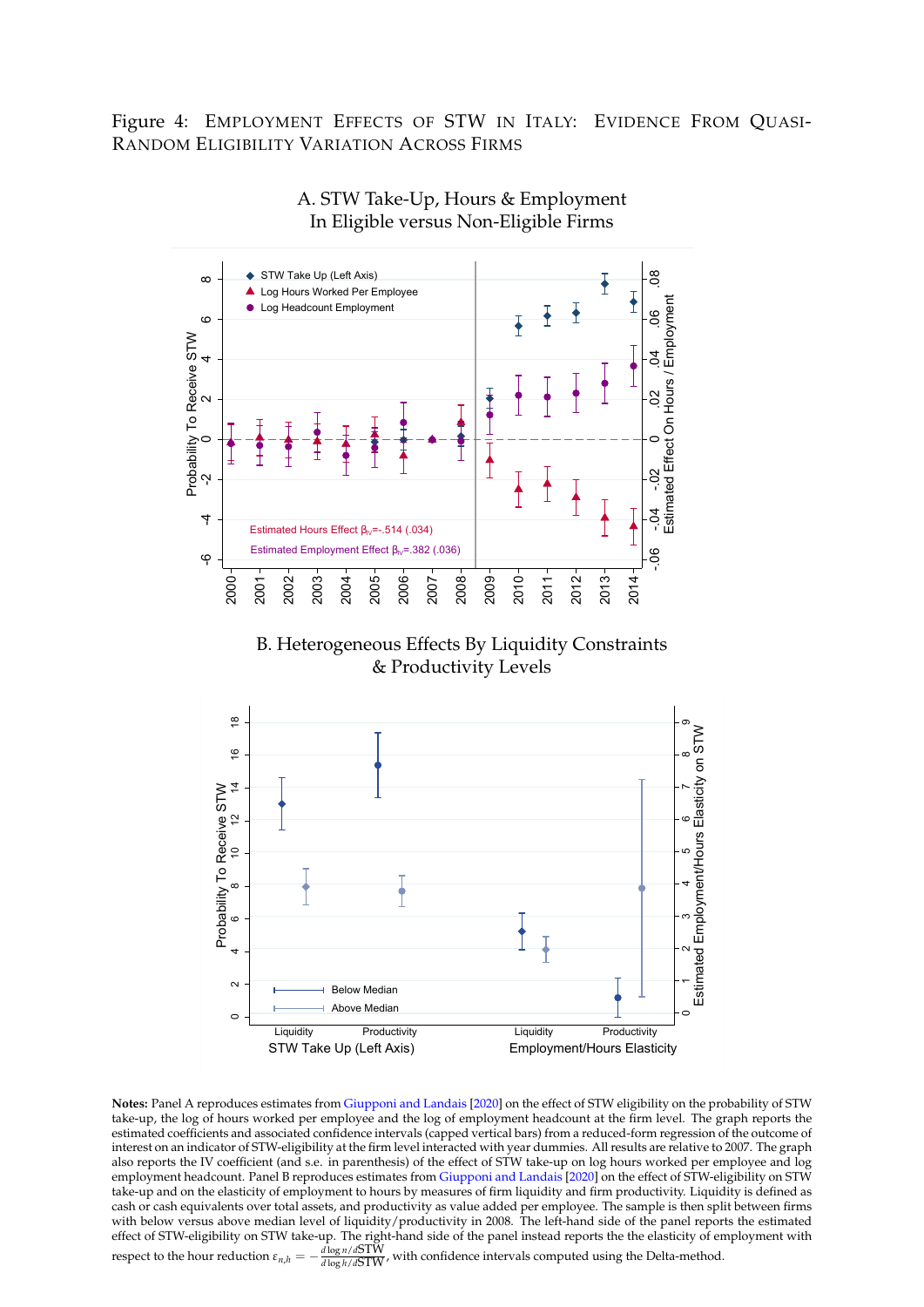#### <span id="page-23-0"></span>Figure 5: CROSS-COUNTRY CORRELATION BETWEEN JOB-FILLING PROBABILITY AND STW/UI TAKE-UP



A. Job-Filling Probability *q*(*θ*) versus STW Take-Up

B. Job-Filling Probability *q*(*θ*) versus UI Take-Up



**Notes:** The figure shows how STW and UI take-up during the COVID crisis correlate with tightness in the labor market. We use the vacancy-filling probability *q*(*θ*) as a proxy for labor market tightness. The higher the vacancy-filling probability, the easier it is for firms to hire workers when opening a vacancy, and the slacker the labor market as a result. Both panels report scatter plots of the relationship between the quarter-on-quarter change in q(*θ*) and the rate of STW (UI) take-up at the country level. Data are not seasonally adjusted. To remove the seasonal component, we take the quarter-on-quarter change - i.e. for a given year-quarter YYQX, we apply the following transformation to the data: *x*˜*YYQX* = *xYYQX* − *xYYQ*(*X*−1) . STW and UI take-up are computed as the ratio of the number of individuals in the program over the working age population. Outcomes are residualized against quarter fixed effects, the quarter-on-quarter change in number of COVID cases (linear and quadratic), and in the take-up of the other policy instrument. The red line represents the linear fit. The figure reports the slope coefficient and associated standard error (in parenthesis), clustered at the country level. Data for European countries come from the Job Vacancy Statistics and Labor Force Survey and from the Job Openings and Labor Turnover Survey for the United States. For European countries, hires are proxied by recent job starters - i.e. individuals who reported having started their employment in the last three months before the interview. Job openings are restricted to the private sector. Data on STW and UI take-up come from the OECD and national statistics. Data on COVID cases come from the Johns Hopkins Coronavirus Resource Center. See Online Appendix C for details on data sources and the construction of STW/UI take-up.